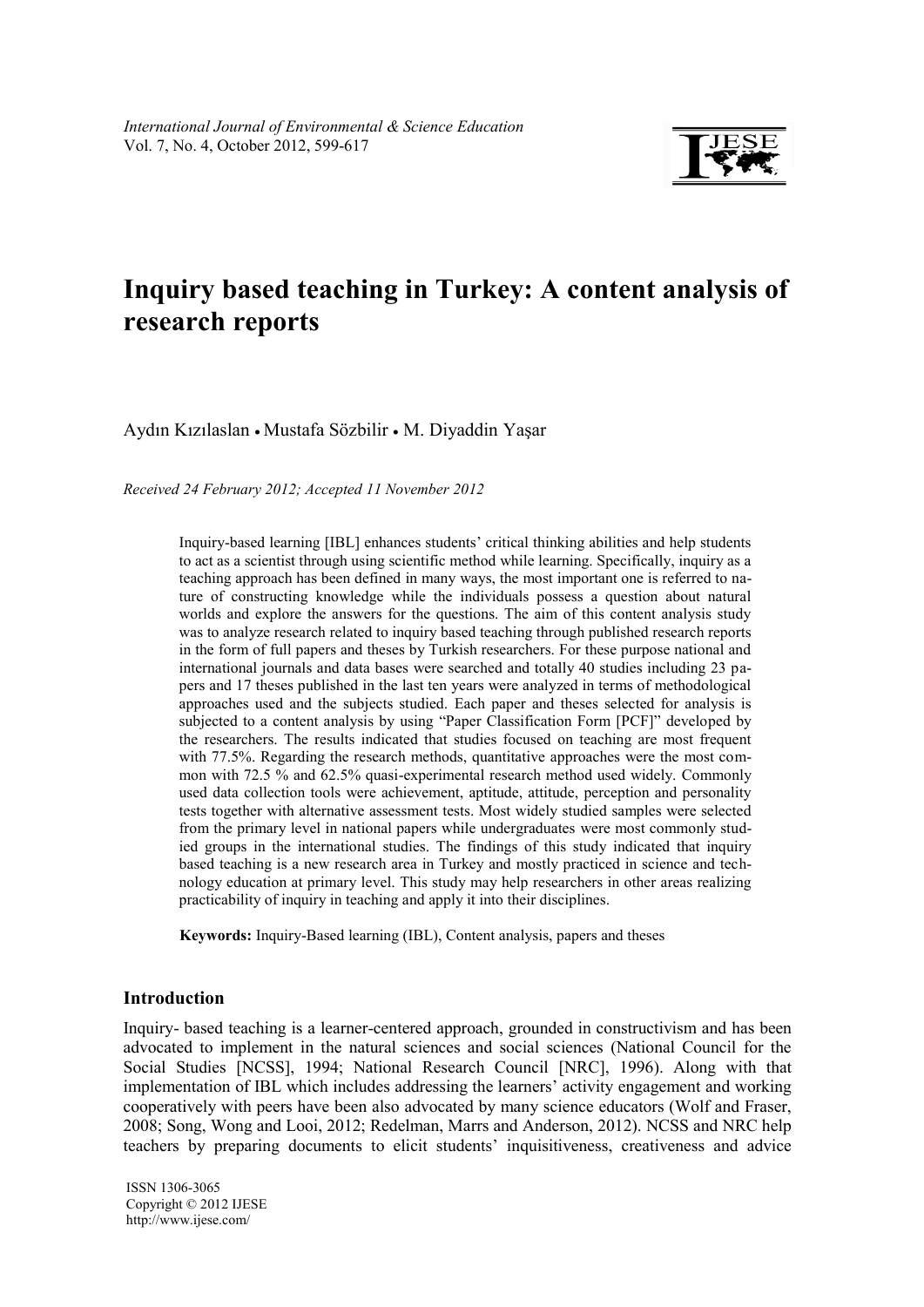teachers to encourage students to look at nature with the perspective of a scientist and also they enforce policy makers to support inquiry to be applied in curriculum. NRC is working for better implementation of inquiry-based teaching in education. For instance as the NRC (2000) states,

> The *Standards* seek to promote curriculum, instruction, and assessment models that enable teachers to build on children's natural, human inquisitiveness. In this way, teachers can help all their students understand science as a human endeavor, acquire the scientific knowledge and thinking skills important in everyday life and, if their students so choose, in pursuing a scientific career (p.6).

All these statements bring us the particular question that; why and what is inquiry? At the outset some clarification about constructivism is needed to make IBL understandable, at constructivism. Knowledge is constructed in the mind of learner and useful knowledge is never transferred pristine. Constructivists claim that construction of knowledge results from a more or less continual process and we are not free to construct just any knowledge. We should not decide whether the knowledge is true or false so it must be viable in other words, it must work (Bodner, 2001). As a result, constructivism does not put forward require of testing presence and discover the teaching principles but, according to constructivism students create their own learning (Schunk, 2008). Teaching strategies based on constructivism should give opportunity to student to get physical experience that include cognitive conflict and encourage students to develop new knowledge schemes (Ketpichainarong, 2010). IBL is one of these techniques that simply based on these principles of constructivism and it is a form of active learning, where assessment deals with how well students develop cognitive skills rather than how much knowledge they possess.

IBL approach has been defined in many ways, the most important one is referred to nature of constructing knowledge while the individuals possess a question about natural worlds and explore answer of questions. The NRC (1996) emphasis the importance of scientific inquiry and draw a connection between scientific inquiry and everyday life because of needs to be able to engage intelligently in public discourse and debate about important issues that involve science and technology, emphasis the increasing importance of scientific inquiry at workplace because of demand for advanced skills in individuals at jobs, requiring that people be able to learn, reason, think creatively, make decision, and solve problems. Inevitably, understanding of science and processes of science contributes developing of these skills. Consequently, the standards use term inquiry in two ways as Hofstein (2001) states (1) inquiry as content understanding in which students have opportunity to construct concept, understand process of science deeply, and give students opportunity to learn science and (2) inquiry as ability which includes describing object and events, identifying and asking questions, designing and conducting scientific investigation, formulating and revising scientific explanations, communicating and debating their ideas to others, analyzing alternative explanations, by this way students combine "hands on" activities with "minds on" grasp in other words, students are active part of science process, they develop their understanding of science by combining science by combining scientific knowledge with reasoning and thinking skills.

Through the inquiry students gain principles about how scientist get knowledge, in other words, how knowledge is derived from human curiosity about natural world and get experience how scientist make interference through their observation. These core principles enhance students' understanding through scientific world and provide experience to gain scientific attitudes. As Flick (2004) states students gain experience by conducting an investigation and they also need guide to consider how the scientific attempts process in scientific problems at larger perspective. With inquiry type learning and to support this type learning, teachers need to slow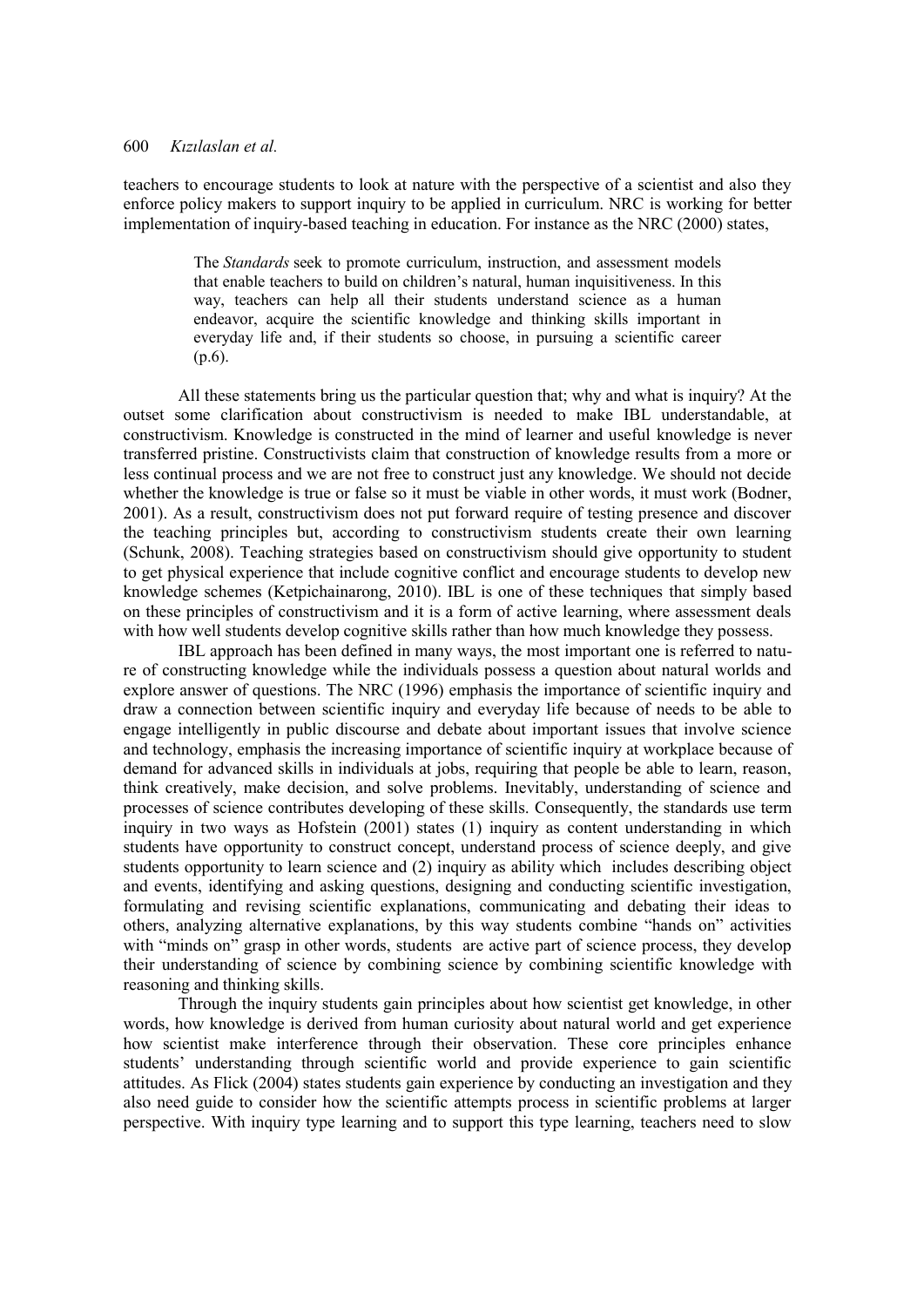down the pace of instruction to motivate students engaging, which will allow students to understand, analyze, discuss and debate, how they should know and learn and what evidence they have to support their ideas. So students are meaning maker and this enables monitoring the communication of information and of thinking (Wang, 2010). The role of students and teachers are more diversified. Interaction between student-student and student-teacher is higher while the communication in the classroom is encouraged as dialog among teachers and students because in inquiry based classrooms, the teacher encourage students to ask questions and also accept students ideas without judging them (Oliveira, 2009). Additionally communication in the class promotes independent thinking if the teacher avoids telling students what to do and avoids from praising, criticizing or rejecting students' ideas (Colburn, 2000).

In the sense used here and advantage mentioned above, inquiry learning is essential for well-educated and fundamental educational strategy for scientifically literate individuals. The new curriculum orientation is described students' role as self-directed learner. Under new orientation, students are at the central of learning and they process information, not just record it; they are not memorize information conversely they interpret and explain it; they do not just follow teacher directions, they design their own activities; and they do not just depend upon teacher's directions, they just form their own interpretations of data. Additionally they emphasize reading and exploring scientific phenomena, writing for meaning, enhancing problem solving and scientific argumentation skills, constructing cognitive structures, refining their critical thinking and working cooperatively with peers (Anderson, 2007; Tseng, Tuan, & Chin, 2012).

Inquiry teaching is more ambiguous than inquiry learning. Deboer (2004) use inquiry teaching the term as refer to pedagogical approach that model aspect of scientific inquiry. Although have a similar meaning with science processes, scientific inquiry is based on skills such as wondering, questioning observing, interrogating, referring, classifying, predicting, measuring, interpreting, and analyzing data. Inquiry teaching is same as scientific inquiry by emphasizing student questioning, investigation, and problem solving. Students' activities in the inquiry-based classrooms are similar with scientist work the following aspect; scientists conduct their inquiries and investigations in the laboratory, at field sites, in the library, and in discussion with colleagues.

Consequently, learning science in school cannot be same as real science that scientists do but how scientists have produce a new knowledge and what scientists feel when they get a new knowledge could be seen some feature of scientific inquiry (Cobern, 2010). In addition to this outcome, the effectiveness of inquiry was the subject of many studies; they have measured students' achievement through acquisition of content knowledge, conceptual understanding, and overcoming misconceptions. On the other hand, the underlying question is whether IBL prepares the scientifically literate citizens. The conclusion reached in that debate is that IBL is one of the best ways to achieve scientific literacy, because they provide students with the opportunity to discuss and debate scientific ideas (Brickman, 2009).Namely, as Al‐Naqbi (2010)states if students were provided with opportunities to describe observation, events, and phenomena based on scientific evidence under sufficient conditions that encourage student to be became responsible their own learning, they feel themselves so self-confident to interpret data they had gathered, to explain observations, events, and phenomena, to state explanation in term of relationship between variables.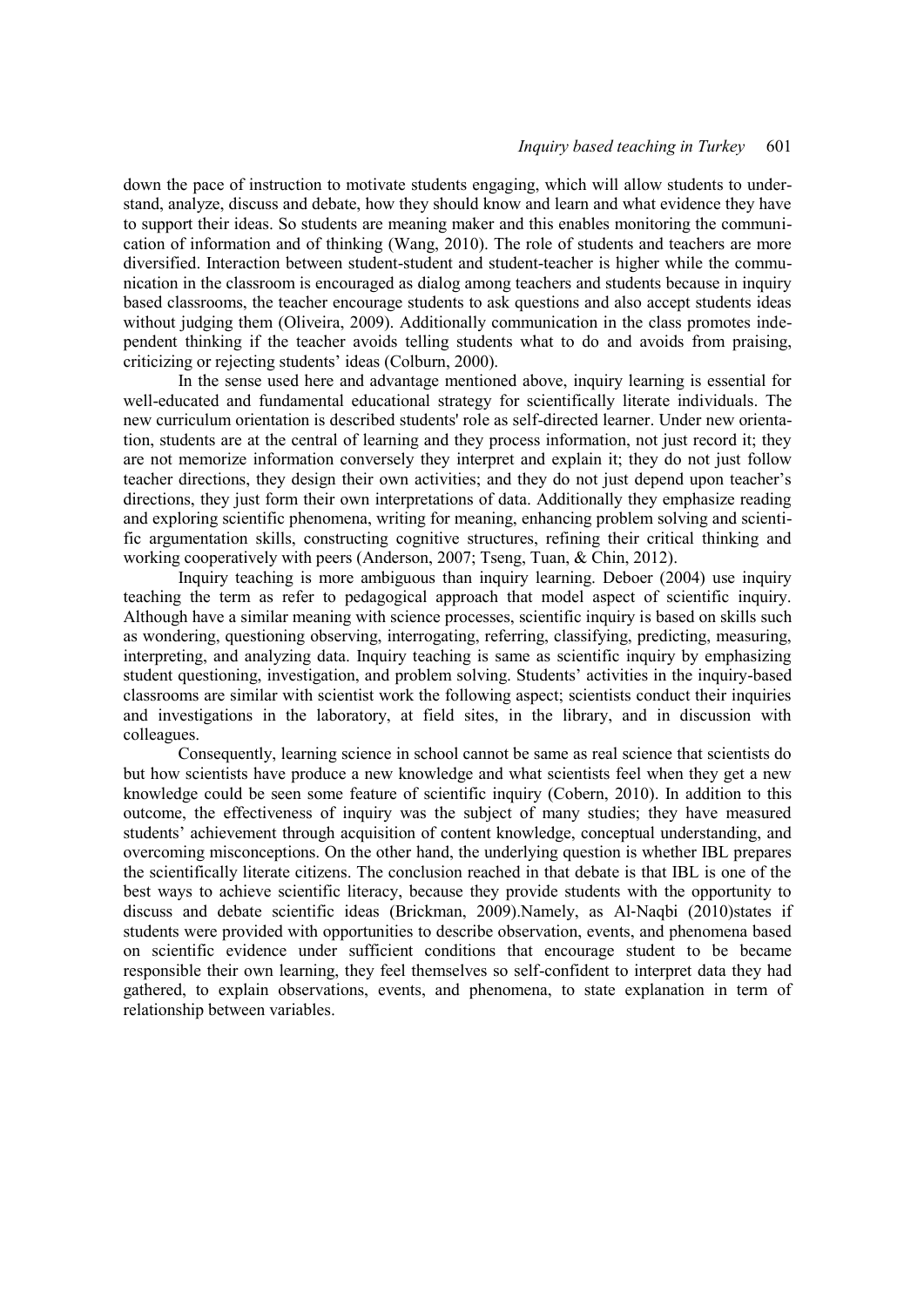#### **Purpose**

The above reviews indicate the importance of IBL in science learning in terms of developing scientific literacy. This study focused on uncovering the status of research on IBL in Turkey. In this context the following research question is posed:

What sort of researches carried out by Turkish science educators about IBL?

In order to answer the research question, an analysis of research reports published among 2001-2011 in the form of papers and theses were subjected to a content analysis in terms of discipline that studies are belonged and particular research methods used. Such a content analysis could help us to classify papers, to develop an understanding of nature and status of IBL research in Turkey, and to provide information on what could be done about IBL in the future. Furthermore, content analysis studies, as Stead et al. (2012) states, help "scholars with a strong indication of the extent to which journal editors and scholars prioritize research methods in the career development field, and whether there have been changes in the application of research paradigms and methods over time"(p.107).

#### **Method**

This is a document analysis study based on content analysis. We conducted an analysis of research papers and theses about IBL that have been done by Turkish science educators. Content analysis is defined as systematic and extended expression and modification technique for converting many words of text in to fewer content categories based on designed explicit rules of coding (Stemler, 2001).On the other hand, Patton (1990) defines content analysis as "a process of identifying, coding, and categorizing of the collected data and it is process of presentation of this data in terms of author aim" (p.381).

Content analysis is generally used to generalize for the purpose of qualitative data. At the same time, this kind of analysis may be done for the purpose of classification, summarizing, identification, and quantitative analysis of knowledge that based on the scientific method and limitation of knowledge may be depends on aim of scholars. In this study, content analysis is meant to be a process for systematically analysis of research reports in the form of papers and theses published on IBL in Turkey. Research reports subjected to a content analysis in terms of main discipline that they were belonged, subjects frequently studied, research methods/designs employed, data collection tools used, sample and sample size that data were collected, and data analysis methods were applied.

#### **Data Source and Data Analysis**

Data for the present study were obtained from papers about IBL published in national/international journals and theses done in Turkey. Totally 40 research reports were found, 17 and 23 of these were theses and papers respectively. Papers selected to analyze were accessed either through available hard copies of journals issues in various university libraries, electronic data bases or national data bases. The research reports published between 2000 and 2011 were chosen to analyze as science education research is only came into reality in Turkey on these years (Sozbilir, Kutu, & Yasar, 2012).

The content analysis of the papers was carried out by using "*Paper Classification Form*  [PCF]" (see Appendix 1) developed by Sozbilir, Kutu and Yasar (2012). The form consists of seven parts. The *part A* includes the descriptive information of the paper. The *part B* comprises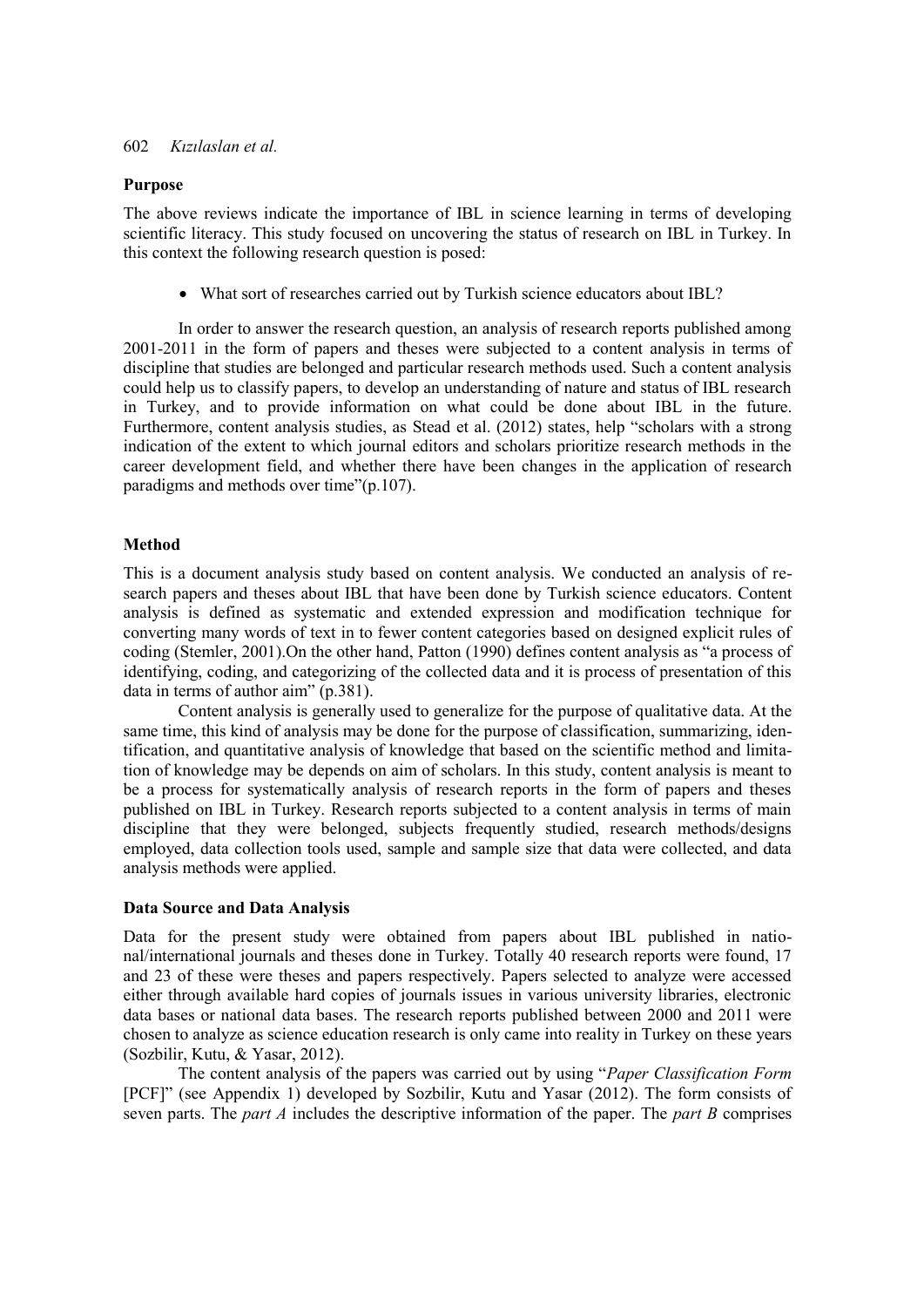classification of the paper according to the main discipline that paper belonged such as biology, physics, chemistry etc. The *part C* deals with the subject matters studied. The *part D* comprises simply information about research design/methods with regarding the quantitative, qualitative or mixed in nature. PCF covers totally 24 research methods to analyze papers deeply. This part of PCF is constructed in the reference of the book of McMillan & Schumacher (2010). Regarding the data collection tool, in the *part E*, each paper was categorized according to their data collection tools. To identify Samples were divided into ten groups in the *part F*. Lastly, the *part G* comprises the data analysis methods and techniques benefited in the studies. This part is divided into three sub-parts to clarify exactly what data analysis method is performed. These sub-parts are descriptive, inferential and qualitative methods.

All the papers and theses (see Appendix 2) collected were subjected to a double classification to ensure reliability. The results of the classification were compared between the authors. The inconsistencies were discussed and agreements were sought. The results were presented through descriptive statistics as frequency, percentage tables and charts.

### **Results**

Results of the study are presented in this section in tables and charts. In the tables below "international" stands only for the papers published in international journals as all thesis were done in Turkey there was no international study in the form of theses. Theses could be either Turkish or English. However, "national" research reports include both theses and papers about IBL in Turkey.

|               | ear | $\approx$                | 502                      | ొ<br>$\overline{\phantom{0}}$ | $\overline{6}$<br>$\sim$ | Φ                        | 006<br>$\sim$          | $\infty$<br>$\sim$ | 008 | 600<br>$\sim$ | $\overline{5}$ | $\overline{\phantom{0}}$<br>$\overline{\phantom{0}}$ | `otal |
|---------------|-----|--------------------------|--------------------------|-------------------------------|--------------------------|--------------------------|------------------------|--------------------|-----|---------------|----------------|------------------------------------------------------|-------|
| National      |     |                          | $\sim$                   |                               |                          | $\overline{\phantom{a}}$ | ┑                      |                    | 9   | Ч             |                |                                                      |       |
| International |     | $\overline{\phantom{0}}$ | $\overline{\phantom{0}}$ | $\overline{\phantom{0}}$      | $\overline{\phantom{a}}$ | $\overline{\phantom{0}}$ |                        | $\sim$             |     |               |                |                                                      | Q     |
| Total         |     |                          | $\overline{\phantom{0}}$ |                               |                          | $\overline{\phantom{a}}$ | $\boldsymbol{\Lambda}$ |                    |     | 10            | 4              |                                                      | 40    |

Table 1. Number of research reports related to IBL published over years (N=40)

Table 1 and Figure 1 indicate that Turkish science educators' interest against IBL is very poor until 2006. Studies show an increasing trend from 2006 onwards while it again slows down towards 2010.The number of papers published in international journals is quite few although it indicates a steady increase towards the recent years.

Table 2 indicates that majority of the studies (72.5 %) were done in Turkish and the rest (27.5 %) was in English. Regarding the nationality of the authors, the studies were carried out by Turkish researches (87.5 %). The remaining (12.5 %) was international collaborative work, as can be seen from table 2, the number of theses  $(42.5\%)$  and full papers  $(57.5%)$  are nearly close to each other. It cannot be seen from these results but analysis of papers show that majority of thesis are published in Turkish.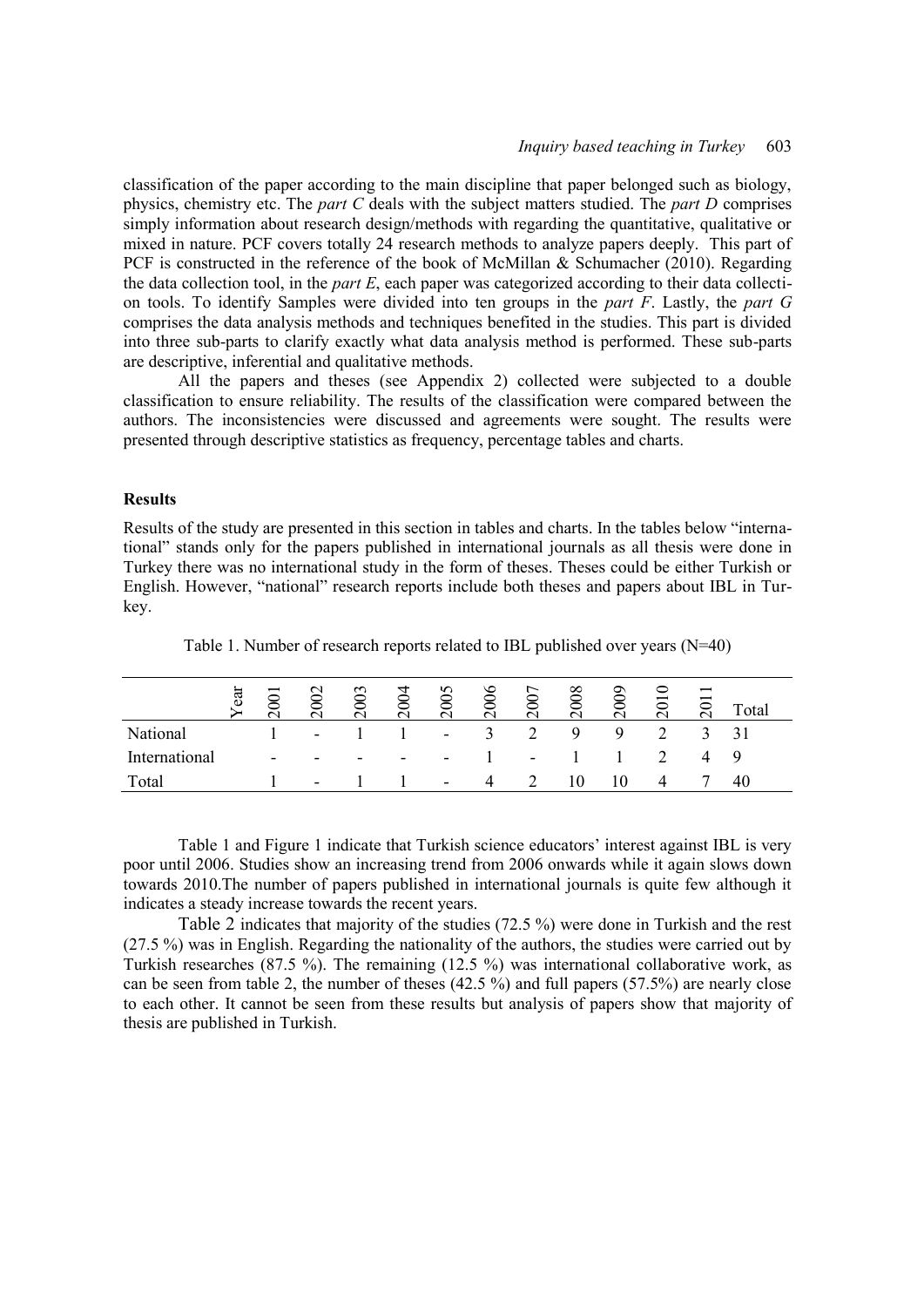

Figure 1. Comparison of the number of research reports on IBL in Turkey across years.

| Language of the studies    |    | $\%$ |
|----------------------------|----|------|
| Turkish                    | 29 | 72.5 |
| English                    | 11 | 27.5 |
| Total                      | 40 | 100  |
| Nationality of the authors |    |      |
| Turkish                    | 35 | 87.5 |
| Mixed                      | 5  | 12.5 |
| Total                      | 43 | 100  |
| Types of the studies       |    |      |
| <b>Theses</b>              | 17 | 42.5 |
| Full paper                 | 23 | 57.5 |
| Total                      | 40 | 100  |

Table 2. Descriptive statistics for the studies related to IBL studies in Turkey (N=40)

Table 3 indicates that majority of the studies done on IBL in Turkey focuses on teaching studies although there are some differences in terms of the percentages at national research reports and international papers. Other subjects studied are attitudes-perception studies (13.0%), curriculum studies (3.2%) and teacher training (3.2%) at national level publications, on the other hands studies on teaching materials (11.1%) and teacher training (22.2%) are other areas that studied at international papers. The data Table 3 suggest that the most common studied subject area at all research reports is effects of IBL on teaching.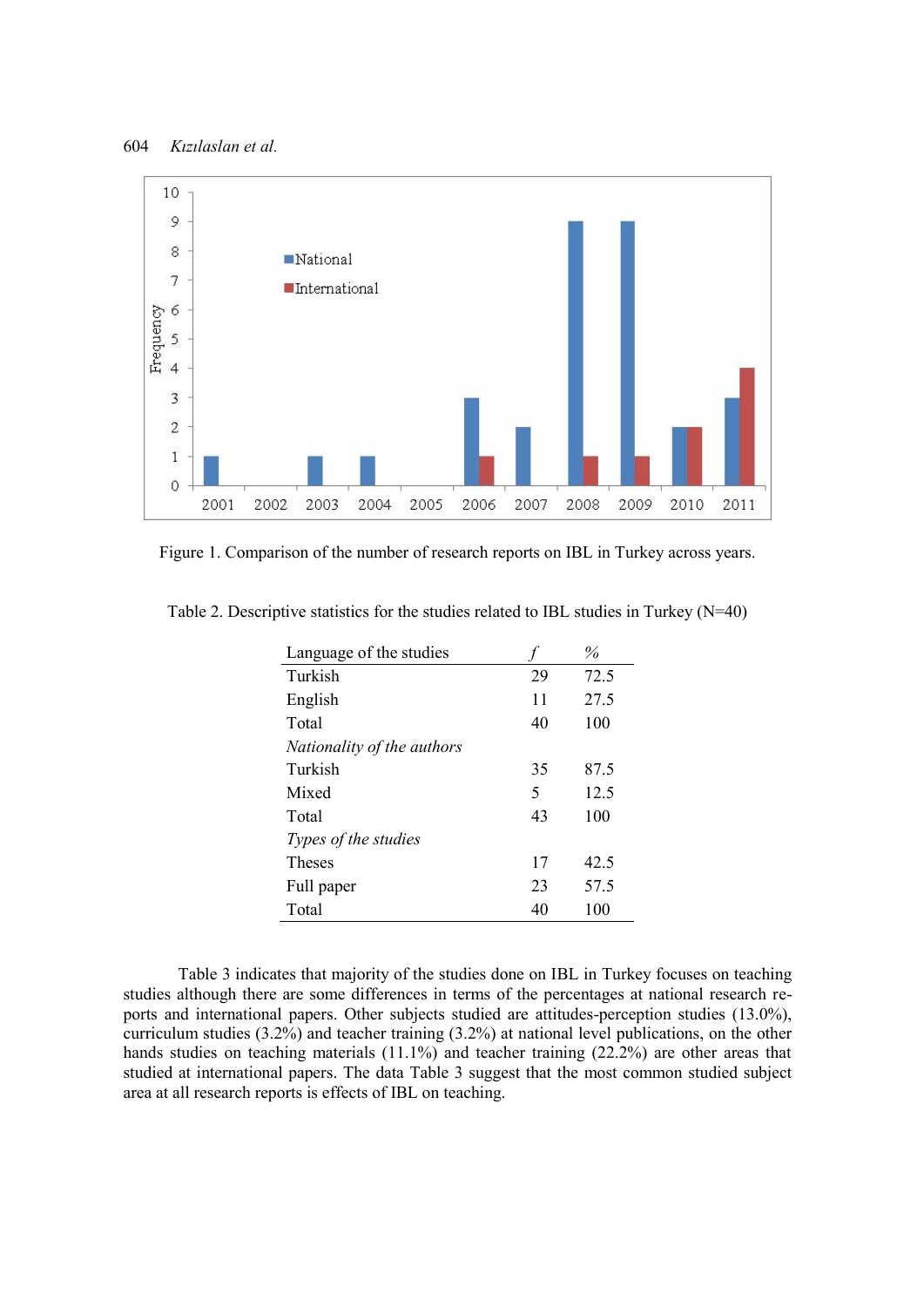|                                         | National |      |   | International |
|-----------------------------------------|----------|------|---|---------------|
|                                         |          | %    |   | $\%$          |
| Teaching                                | 25       | 80.6 | 6 | 66.7          |
| Learning                                |          |      |   |               |
| Attitude/perception studies             | 4        | 13.0 |   |               |
| Concept analysis                        |          |      |   |               |
| Studies on teaching materials           |          |      |   | 1 I I         |
| Other subjects                          |          |      |   |               |
| Computer-aided instruction              |          |      |   |               |
| General educational problems            |          |      |   |               |
| Curriculum studies                      |          | 3.2  |   |               |
| Tests/scales development or translation |          |      |   |               |
| Teacher training                        |          | 3.2  |   | 22 2          |
| Environmental issues                    |          |      |   |               |
| Research method studies                 |          |      |   |               |
| Total                                   | 31       | 100  | 9 | 100           |

Table 3. General subject areas in IBL studies in Turkey (N=40)

Because of few studies on IBL, there is no study related to other subject areas such as computer-aided instruction, general education problems, tests/scales development or translation, environmental issues, research method studies. Table 4 summarizes the frequently used research methods in IBL studies in Turkey. Research approaches are divided as quantitative, qualitative, and mixed and their subgroups are defined as given in the table below. As can be seen from Table 4, the most utilized research design is quantitative (74.2 %) at national research reports and at international papers  $(66.7%)$ . Compared to quantitative, the number of qualitative research reports is not so common. The percentage of qualitative research reports is 22.6% and 11.1% for national and international studies respectively. Mixed method is rarely used at national studies (3.2 %) while it is at 22.2% in international papers.

In deep examination of research design of studies shows that most of studies are designed as experimental. Table 4 indicates that accurately %67.7 percent of the studies designed as experimental at national research reports despite that its percentage at international papers is 55.6%.These results shows that the mostly used research methods is quasi-experimental in both national (64.5%) reports and international (55.6%) papers. All these results state that most of studies are empirical research in which researches are studies based on observed and measured phenomena. Table 4 also indicates that Turkish scholars are not commonly used nonexperimental, interactive, non-interactive and mixed type research designs. We reached totally 14 studies in which these kinds of research designs used respectively.

Frequently used data collection tools used in researches is given in Table 5. All data collection tools was defined and classified in term of these sub-headings: achievement tests, questionnaire, aptitude-attitude-perception-personality etc. test, interviews, alternative assessment tools, documents, observations and other data collection tools. More than one data collection tools might be used in a study, for instance both multiple choice, aptitude and perception test could be used together; therefore the total percentages may go over 100% in the columns.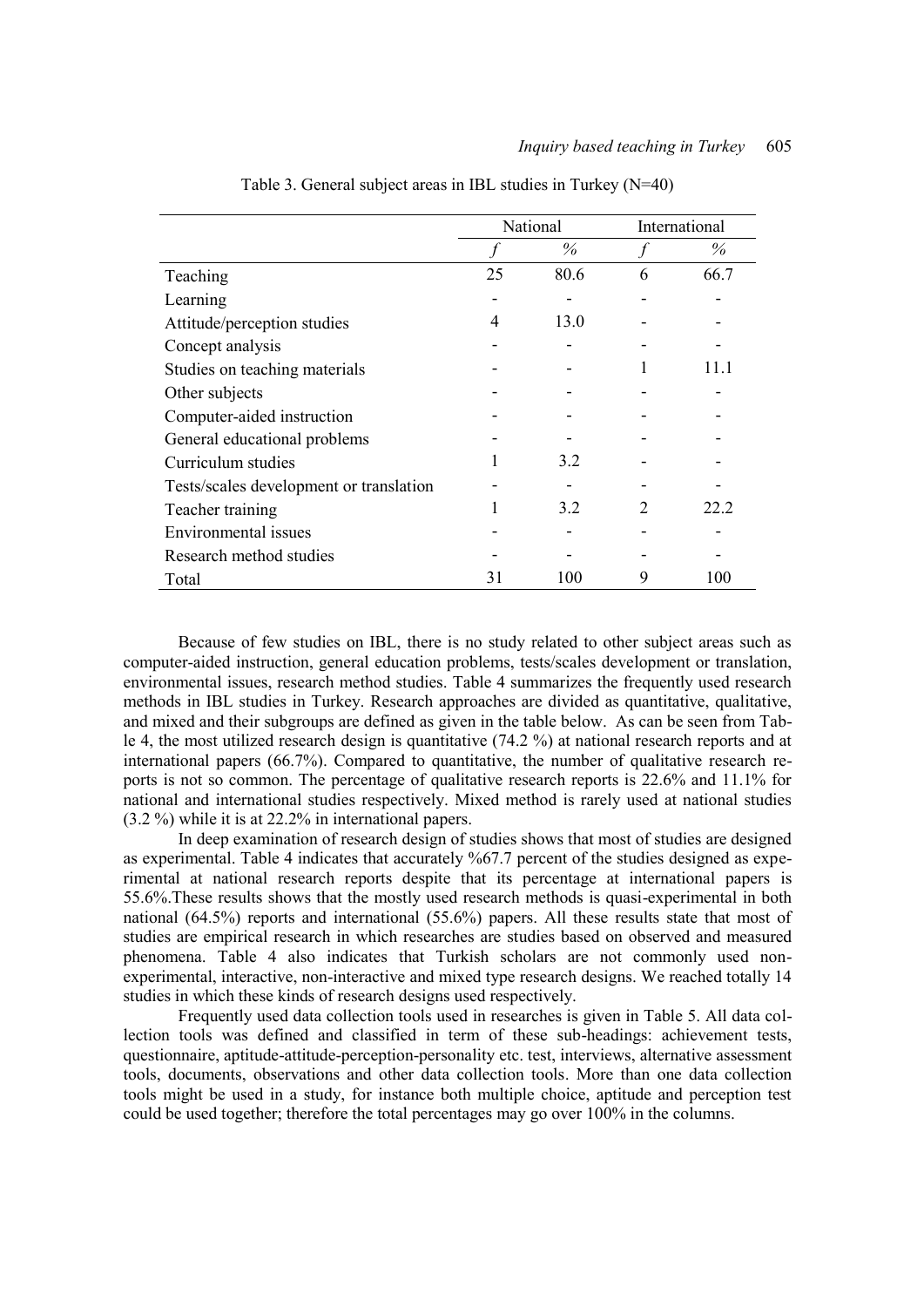|              |                            |                                                       |                          | National      |                          | International  |
|--------------|----------------------------|-------------------------------------------------------|--------------------------|---------------|--------------------------|----------------|
| Design       | Research                   | <b>Research Methods</b>                               | $\mathbf f$              | $\frac{0}{0}$ | f                        | $\frac{0}{0}$  |
|              |                            | True-Experimental                                     | $\overline{\phantom{0}}$ | $\frac{1}{2}$ | $\overline{\phantom{0}}$ | $\overline{a}$ |
|              | Experimen-<br>$\mathbf{a}$ | Quasi-Experimental                                    | 20                       | 64.5          | 5                        | 55.6           |
|              |                            | Pre-Experimental                                      | $\mathbf{1}$             | 3.2           |                          |                |
| QUANTITATIVE |                            | Single Subject                                        | -                        | -             |                          |                |
|              |                            | Descriptive                                           |                          |               |                          |                |
|              | Non-Experimental           | Comparative                                           |                          |               | 1                        | 11.1           |
|              |                            | Correlational                                         |                          |               |                          |                |
|              |                            | Survey                                                | $\overline{2}$           | 6.5           |                          |                |
|              |                            | Ex-post Facto                                         |                          |               |                          |                |
|              |                            | Secondary Data Analysis                               |                          |               |                          |                |
|              |                            | Ethnographic Study                                    |                          |               |                          |                |
|              |                            | Phenomenographic Study                                |                          |               |                          |                |
|              |                            | Case Study                                            | $\overline{4}$           | 12.9          |                          |                |
|              | Interactive                | Grounded Theory                                       |                          |               | 1                        | 11.1           |
|              |                            | <b>Critical Studies</b>                               | $\overline{2}$           | 6.5           |                          |                |
| QUALITATIVE  |                            | Other Interactive Qualitative Research Methods        |                          |               |                          |                |
|              |                            | <b>Historical Analysis</b>                            |                          |               |                          |                |
|              | Non-Interactive            | Concept Analysis                                      |                          |               |                          |                |
|              |                            | Review                                                |                          |               |                          |                |
|              |                            | Meta-Analysis                                         |                          |               |                          |                |
|              |                            | Other Non-Interactive Qualitative Research<br>Methods | $\mathbf{1}$             | 3.2           |                          |                |
|              |                            | Mixed Method: Explanatory (Quan to Qual)              |                          |               |                          |                |
| MIXED        | Designs<br>Mixed           | Mixed Method: Exploratory (Qual to Quan)              |                          |               |                          |                |
|              |                            | Mixed Method: Triangulation (Quan + Qual)             | $\mathbf{1}$             | 3.2           | $\overline{2}$           | 22.2           |
|              |                            | Total                                                 | 31                       | 100           | 9                        | 100            |

Table 4. Frequently used research design/methods in science education studies (N=40)

Table 5 points out that the frequently used data collection tools at national reports are achievement test (22.9%) and aptitude, attitude, perception, personality etc. tests (22.9%), whereas at international papers, most frequently used data collection tool is achievement test (19.4%). Interviews (13.5 %) are often used at national reports but at international papers the often used data collection tools are questionnaires (12.9%) and interviews (12.9%). One of the striking points in the table is that multiple choices is the mostly used achievement tests, while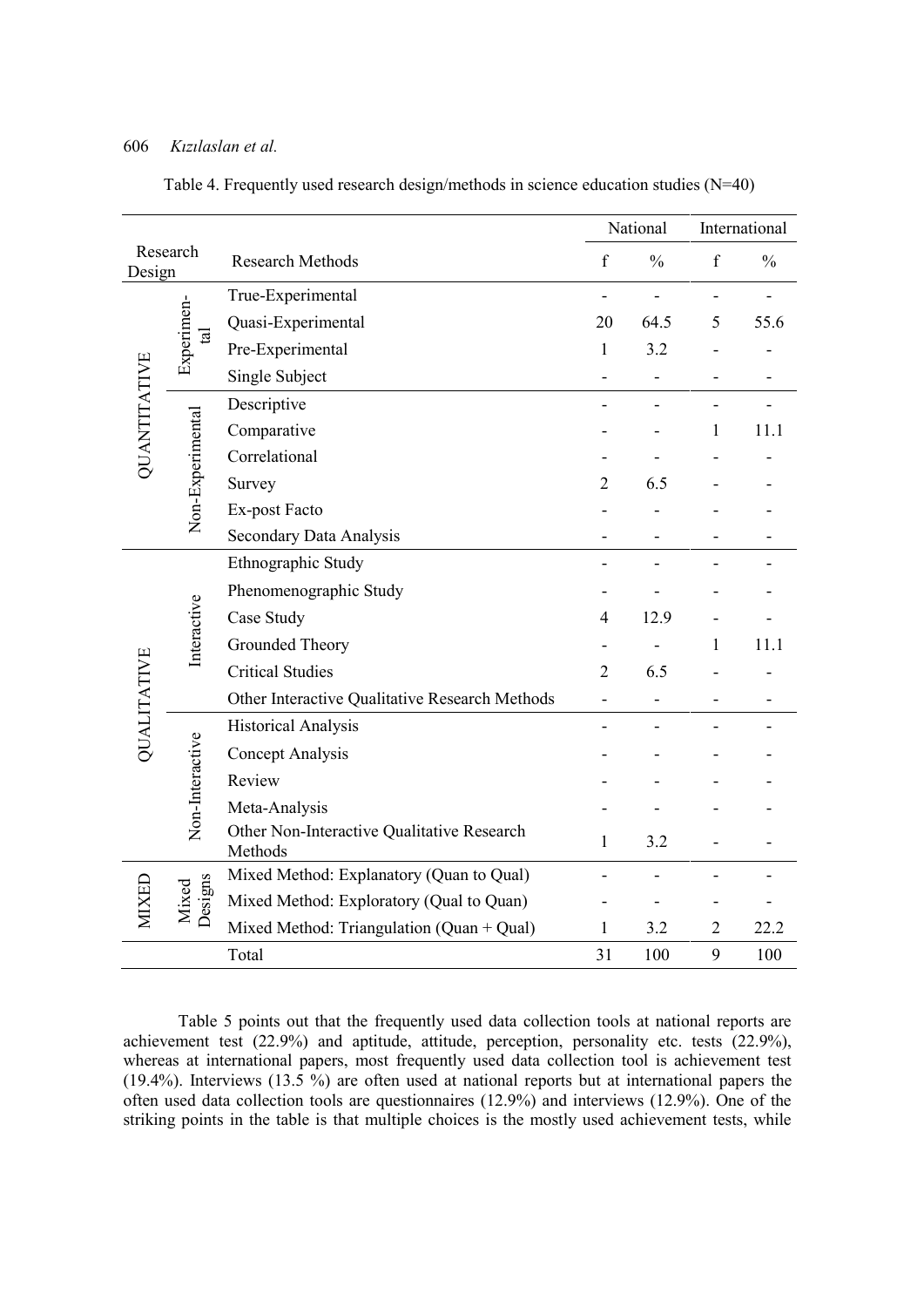Likert type is commonly applied scales in questionnaires in all papers. Alternative assessment tools, documents, observations and other data collection tools are not widely used as a data collection tool at studies. The next step of analysis is the type of sampling which is very important consideration in conducting and evaluating research question is given in the following table below.

|                                                        | National       |      |                | International            |
|--------------------------------------------------------|----------------|------|----------------|--------------------------|
|                                                        |                | %    |                | %                        |
| Achievement tests                                      | 17             | 22.9 | 6              | 19.4                     |
| Multiple choice                                        | 16             | 21.6 | $\overline{4}$ | 12.9                     |
| Open-ended                                             | 1              | 1.3  | $\overline{2}$ | 6.5                      |
| Others                                                 | ۰              |      | 1              | 3.2                      |
| Questionnaires                                         | 6              | 8.1  | 4              | 12.9                     |
| Likert type                                            | $\overline{4}$ | 5.4  | $\overline{2}$ | 6.5                      |
| Open-ended                                             | $\overline{2}$ | 2.7  | $\overline{2}$ | 6.5                      |
| Others                                                 | -              |      | ۰              | $\overline{\phantom{a}}$ |
| Aptitude, attitude, perception, personality etc. tests | 17             | 22.9 | 3              | 9.7                      |
| Interviews                                             | 10             | 13.5 | $\overline{4}$ | 12.9                     |
| Structured                                             | 4              | 5.4  | 1              | 3.2                      |
| Semi-structured                                        | 4              | 5.4  | 3              | 9.7                      |
| Unstructured                                           |                |      |                |                          |
| Focus group                                            | 1              | 1.3  |                |                          |
| Not-reported                                           | 1              | 1.3  |                |                          |
| Alternative assessment tools                           | 8              | 10.8 | $\overline{2}$ | 6.5                      |
| Documents                                              | 3              | 4.0  |                |                          |
| Observations                                           | 5              | 6.7  |                |                          |
| Other data collection tools                            |                |      |                |                          |

| Table 5. Types of data collection tools (N=40) |
|------------------------------------------------|
|------------------------------------------------|

Table 6 shows that primary (6-8) students are mostly studied sampling at national reports, in spite of that at international papers the most commonly utilized sampling is undergraduate students. Two international papers use two samples which are undergraduate and postgraduate students. It is noticeable that no study on IBL in Turkey collected data from neither from preschool students nor administrator and parents.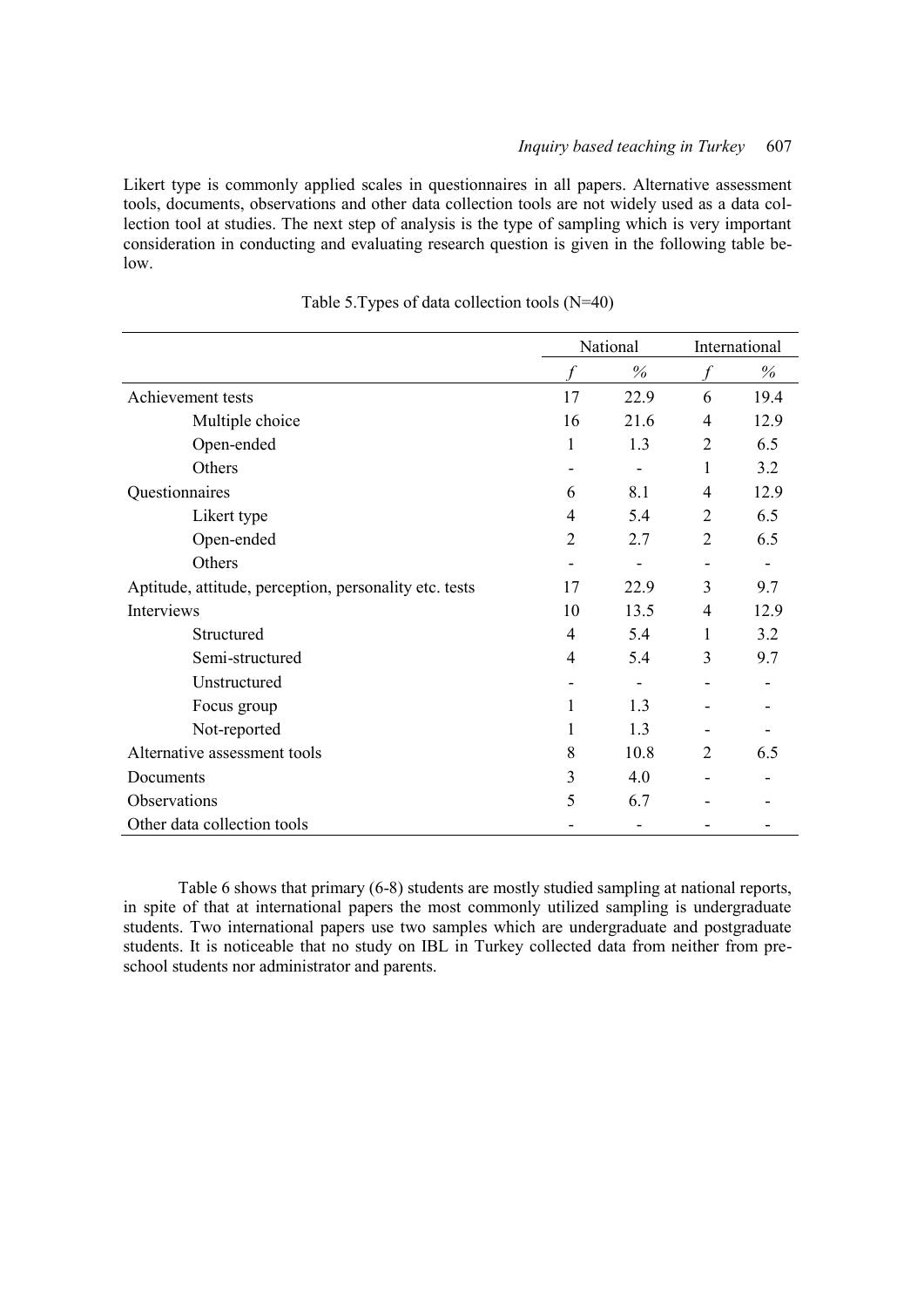|                  |    | National |                | International |
|------------------|----|----------|----------------|---------------|
| <b>Samples</b>   |    | $\%$     |                | $\%$          |
| Pre-school       |    |          |                |               |
| Primary $(1-5)$  | 5  | 16.1     |                |               |
| Primary $(6-8)$  | 13 | 41.9     |                |               |
| Secondary (9-12) | 4  | 12.9     |                | 10.0          |
| Undergraduate    | 8  | 25.8     | 6              | 60.0          |
| Postgraduate     |    |          | $\mathfrak{D}$ | 20.0          |
| Teachers         |    | 3.3      |                | 10.0          |
| Administrators   |    |          |                |               |
| Parents          |    |          |                |               |
| Others/no sample |    |          |                |               |
| Total            | 31 | 100      |                | 100           |

Table 6 Frequently used samplings in IBL studies in Turkey (N=40)

Table 7, given below indicates the frequently studied sample size at published research reports. Results show that most of the data are collected from sample size has participants among 31 to 100. It is seen that percentage of these sample size is 67.7% and 88.9% at national and international papers respectively. There is no study with large sample sizes.

|                  |    | National |   | International |
|------------------|----|----------|---|---------------|
| Sample sizes     |    | $\%$     |   | $\%$          |
| Between 1-10     | 1  | 3.2      |   |               |
| Between 11-30    | 2  | 6.5      |   | 11.1          |
| Between 31-100   | 21 | 67.7     | 8 | 88.9          |
| Between 101-300  | 6  | 19.4     |   |               |
| Between 301-1000 |    |          |   |               |
| Over $1000$      |    |          |   |               |
| No sample size   | 1  | 3.2      |   |               |
| Total            | 31 | 100      | 9 | 100           |

Table 7 Frequently studied samples

Concerning the data analysis method and techniques used to explain the meaning of studies is shown at Table 8. The table indicates that descriptive and inferential statistics are the most frequently used methods; however the percentage of use of descriptive statistics (46.7 %) is slightly more than inferential statistics (39.9 %) at national research reports. When looking to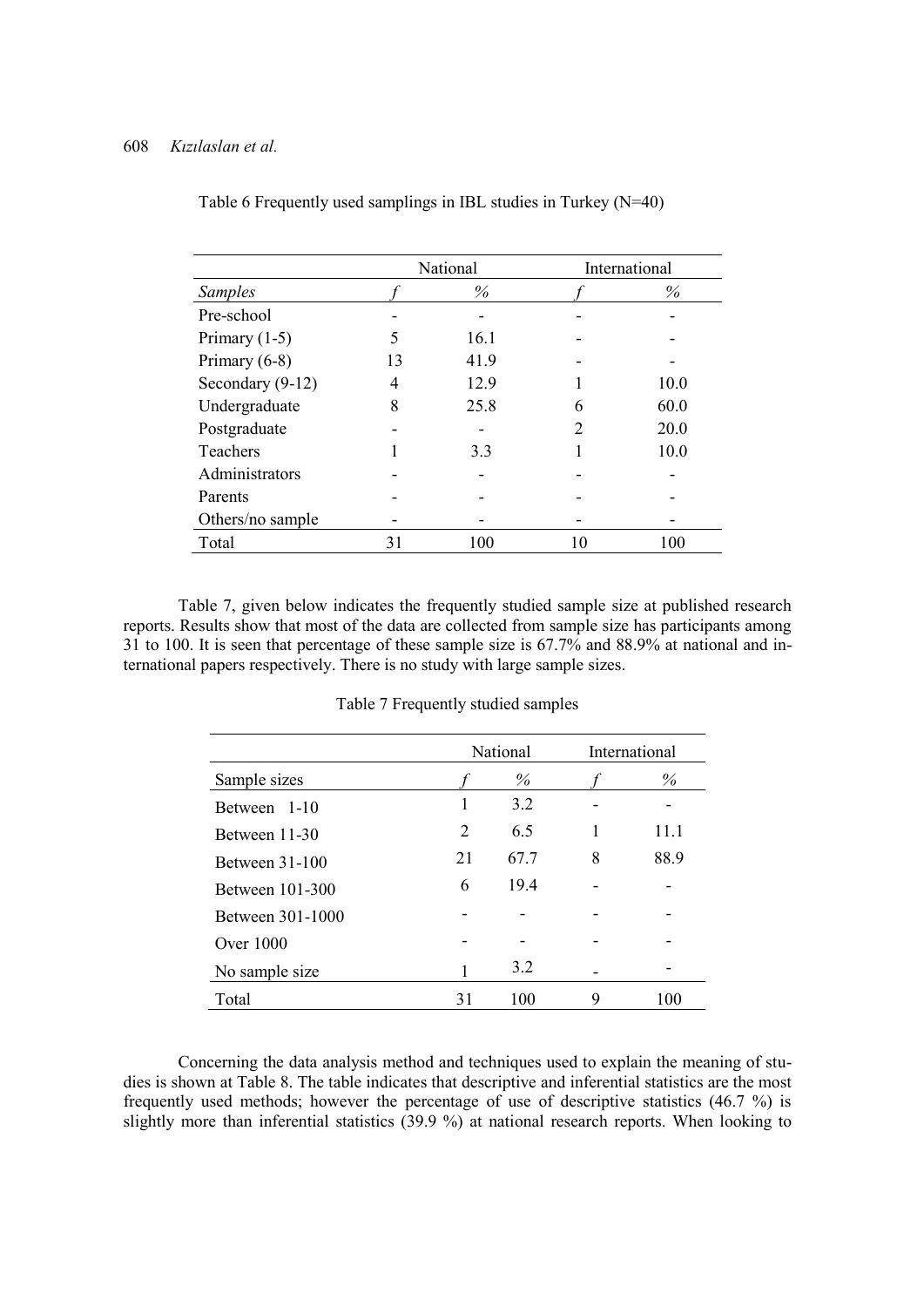international papers, descriptive statistics (50%) is even more commonly used data analysis compared to inferential statistics (33.4%). In all published papers, as we seen from the table, frequency and central tendency measurers are widely used data representing tools in descriptive studies. In addition t- test and ANOVA/ANCOVA are the common used inferential statistical methods while MANOVA/MANCOVA, factor analysis, regression are used in data analysis.

|             |                           |    | National      |               | International |
|-------------|---------------------------|----|---------------|---------------|---------------|
|             |                           | f  | $\frac{0}{0}$ | f             | $\frac{0}{0}$ |
|             | $f / \%$ tables           | 28 | 21            | 8             | 22.2          |
| Descriptive | Central tendency measures | 25 | 18.9          | 6             | 16.7          |
| statistics  | <b>Charts</b>             | 9  | 6.8           | 4             | 11.1          |
|             | Others                    |    |               | -             |               |
|             | t-test                    | 25 | 18.9          | 5             | 13.9          |
| Inferential | Correlation               | 3  | 2.8           | 1             | 2.8           |
|             | ANOVA/ANCOVA              | 15 | 11.3          | 5             | 13.9          |
|             | <b>MANOVA/MANCOVA</b>     |    |               |               |               |
| statistics  | Factor analysis           |    |               |               |               |
|             | Regression                |    |               |               |               |
|             | Non-Parametric tests      | 4  | 3.0           | 1             | 2.8           |
|             | Others                    | 5  | 3.9           | -             |               |
|             | Content analysis          | 3  | 2.8           | 3             | 8.3           |
| Qualitative | Descriptive analysis      | 13 | 9.8           | $\mathcal{L}$ | 5.6           |
|             | Others                    | 2  | 1.5           |               | 2.8           |

Table 8. Frequently used data analysis methods and techniques (N=40)

# **Discussions and Implications for Practice**

This content analysis study aimed to identify the status of research on IBL in Turkey. In order to achieve this aim an analysis of research reports published between 2001-2011 in the form of papers and theses were subjected to a content analysis in terms of discipline that studies are belonged and particular research methods used. A striking point in the results of this study is that IBL is a new research area in Turkey. If we compare the total number of IBL studies in Turkey with a previous content analysis study performed by Sozbilir, Kutu and Yasar (2012) which is covered over 1200 research papers published by Turkish science educators in the last ten years, it could be said that IBL studies in Turkey is quite weak although there is a weak increasing interest since 2006.

Among these few studies the most commonly practice of IBL in science education are the investigations that focus on the effect of IBL on learning some science topics. There is no study particularly focused on how IBL could be effectively integrated into teaching science. The main reason for this result could be explained with the relatively newness of the field among the Turkish science educator scholars. As reported earlier by Sozbilir, Kutu and Yasar (2012) trends in research in science education follows more or less the same pattern in everywhere. The initial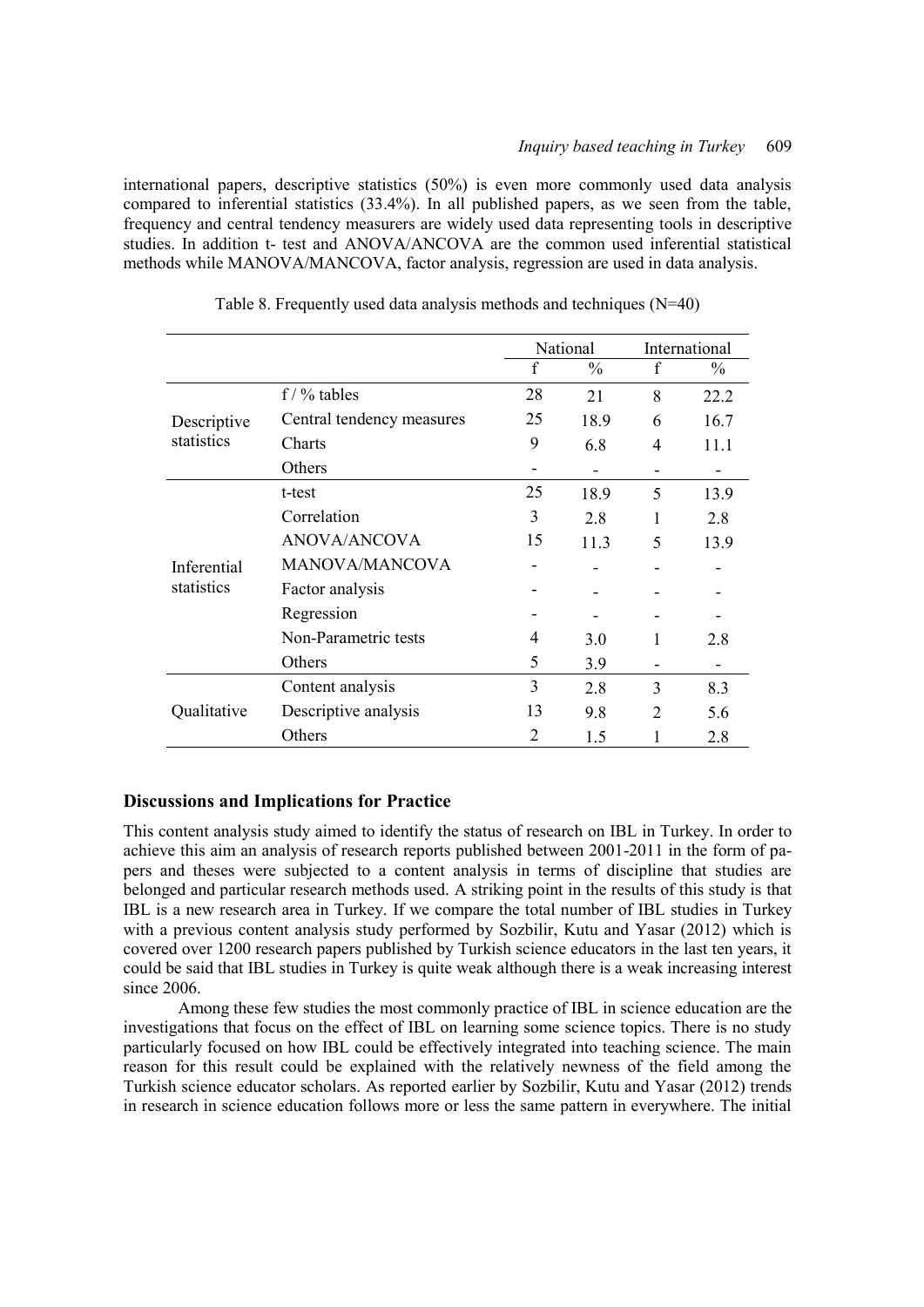studies in science educations started with curriculum reforms and then focused on learning science concepts and then teaching studies, namely intervention studies that focused on investigation of particular teaching methods on some topics. As IBL is a new area for Turkish science educators it is understandable the commonality of this intervention studies. This is also reason for why, quasi-experimental method are the widely used research method in the studies. Because of working on determining efficacy of IBL on teaching; achievement test is the widely used data collection tools, and the commonly used format is the multiple choice tests. The frequently used samples change at national and international published papers.

The evidence from these studies indicates that IBL is not widely used teaching and learning strategy in educational studies in Turkey although in recent years European Union [EU] encourages the use of IBL (e.g. see PATHWAY, PRIMAS, SAILS). In the European context, there is a need for a renewed pedagogy in school that transforms the traditional mainly deductive teaching styles towards more appealing and cognitively activating forms of learning. At the same time UNESCO, the biggest institute protecting children rights, supports a project called "The Education for All (EFA)". This education movement is a global commitment to provide quality education for all children, youth and adults. Institute recommends inquiry learning because of creating students' awareness toward sustainable development and giving responsibility to solve the urgency of problems facing the world today (Cox, Calder and Fien, nd). IBL is the method of choice to increase students' interest and achievement in science as well as their scientific literacy. Therefore according to the results of this content analysis study we may suggest Turkish science educators to direct their interest more on to the IBL studies in Turkey with more focus on using multiple methods rather than relying on only one major research paradigm. And although there are few studies in this area, the re-newed science curriculum encourages the use of IBL in science teaching. We think that IBL is a need for the next generation to be scientifically literate population in the future.

# **References**

- Al-Naqbi, A. (2010). The degree to which UAE primary science workbooks promote scientific inquiry. *Research in Science & Technological Education*, *28*(3), 227-247.
- Anderson, R.D. (2007). Inquiry as an organizing theme for science curricula. In S.K. Abell& N.G. Lederman (Eds.).*Research on science education* (pp. 807-830). New Jersey: Lawrence Erlbaum Associates.
- Bodner, G., Klobuchar, M., & Geelan, D. (2001). The many forms of constructivism*, Journal of Chemical Education*, *78*(8), 1107.
- Brickman, P., Gormally, C., Armstrong, N.&Hallar, B. (2009). Effect of inquiry based learning on students' science literacy skills and confidence. *International Journal for the Scholarship of Teaching and Learning*, 3(2),1-22.
- Cobern, W.W., Schuster, D., Adams, B., Applegate, B., Skjold, B., Undreiu, A., Loving, C.C.& Gobert, J.C. (2010).Experimental comparison of inquiry and direct instruction in science. *Research in Science & Technological Education, 28*(1)*,* 81-96.

Colburn, A. (2000). An inquiry primer. *Science Scope, 23*(6), 42-44.

- Cox, B. Calder, M. & Fien, J. (n.d). Teaching and learning for a sustainable future: A multimedia teacher education programme. http://www.unesco.org/education/tlsf/mods/theme\_d/ mod23.html [Accessed on 09.12.2012].
- Deboer, G.E. (2004). Historical perspectives on inquiry teaching in schools. In L.B. Flick & N.G Lederman (Eds.) *Scientific inquiry and nature of science* (pp. 17-35). Netherland: Kluwer academic publisher.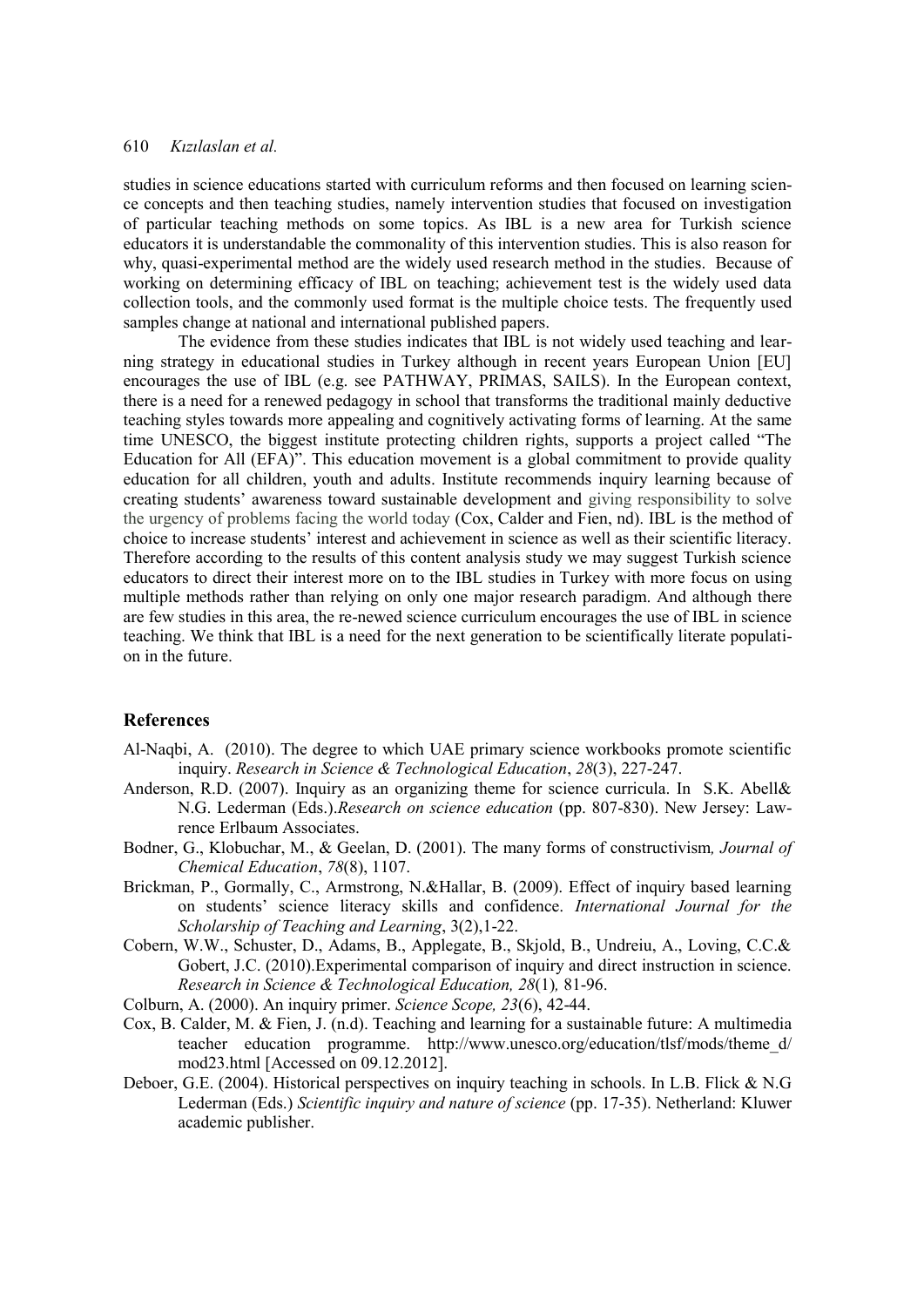- Flick, L.B. (2004). Developing understanding of scientific inquiry in secondary students.In L.B. Flick & N.G Lederman (Eds.) *Scientific inquiry and nature of science* (pp. 157-172). Netherland: Kluwer.
- Hsieh, H., & Shannon, S.E. (2005). Three approaches to qualitative content analysis. *Qualitative Health Research,15*(9), 1277-1288.
- *Hofstein*, A., Nahum, T.M.& Shore, R. (2001).Assessment of the learning environment of inquiry-type laboratories in high school chemistry, *Learning Environments Research,4*(2), 193-207.
- Ketpichainarong, W., Panijpan, B., & Ruenwongsa, P. (2010). Enhanced learning of biotechnology students by an inquiry-based cellulose laboratory. *International Journal of Environmental & Science Education, 5*(2), 169-187.
- McMillan, J. H. & Schumacher, S. (2010). *Research in education: Evidence-based inquiry*. Boston: Pearson Education.
- National Research Council. (2000). *Inquiry and the national science education standards: A guide for teaching and learning*. Washington DC: National Academies Press.
- National Council for the Social Studies. (1994). *Expectations of excellence: Curriculum standards for social studies.* Washington DC: Author.
- National Research Council (1996). *National science education standards.* Washington DC: National Academy of Science.
- Neuendorf, K.A.(2002). *The content analysis guidebook*. Thousand Oaks: Sage.
- Oliveira, A.W. (2009). Developing elementary teachers' understanding of the discourage structure of inquiry-based science classrooms*. International Journal of Science Mathematics Education*, 8, 247-269.
- PATHWAY (The pathway to inquiry science teaching). [http://www.pathway-project.eu](http://www.pathway-project.eu/) [Accessed on 25.11.2012].
- Patton, M.Q. (1990). *Qualitative evaluation and research methods* (2nd ed.).Newbury Park: Sage.
- PRIMAS (The PRIMAS project: Promoting inquiry-based learning (IBL) in mathematics and science education across Europe). http://www.primasproject.eu/servlet/supportBinaryFiles? referenceId=8&supportId=1247 [Accessed on 25.11.2012].
- Redelman, C.V., Marrs, K., & Anderson, G.G. (2012). Discovering biofilms: Inquirybased activities for the classroom, *American Biology Teacher, 74*(5), 305-309
- SAILS (Strategies for Assessment of Inquiry Learning in Science). http://www.sailsproject.eu/portal/article/kick-wespot-new-european-project-inquiry-based-learning-12- 25-year-olds [Accessed on 25.11.2012].
- Schunk, D.H. (2008). *Learning theories: An educational perspective* (5th Ed.). Upper Saddle River: Pearson.
- Song, Y., Wong, L. & Looi, C. (2012). Fostering personalized learning in science inquiry. *Educational Technology Research and Development, 60(4), 679-701.*
- Sozbilir, M., Kutu, H., & Yasar, M.D. (2012). Science education research in Turkey: A content analysis of selected features of papers published. In D. Jorde & J. Dillon (Eds).*Science Education Research and Practice in Europe: Retrospective and Prospective* (pp.341- 374). Rotterdam: Sense Publishers.
- Stead, G.B., Perry, J.C., Munka, L.M., Bonnett, H.R., Shiban, A.P. & Care, E. (2012). Qualitative research in career development: content analysis from 1990 to 2009. *The International Journal for Educational and Vocational Guidance, 12*(2), 105-122.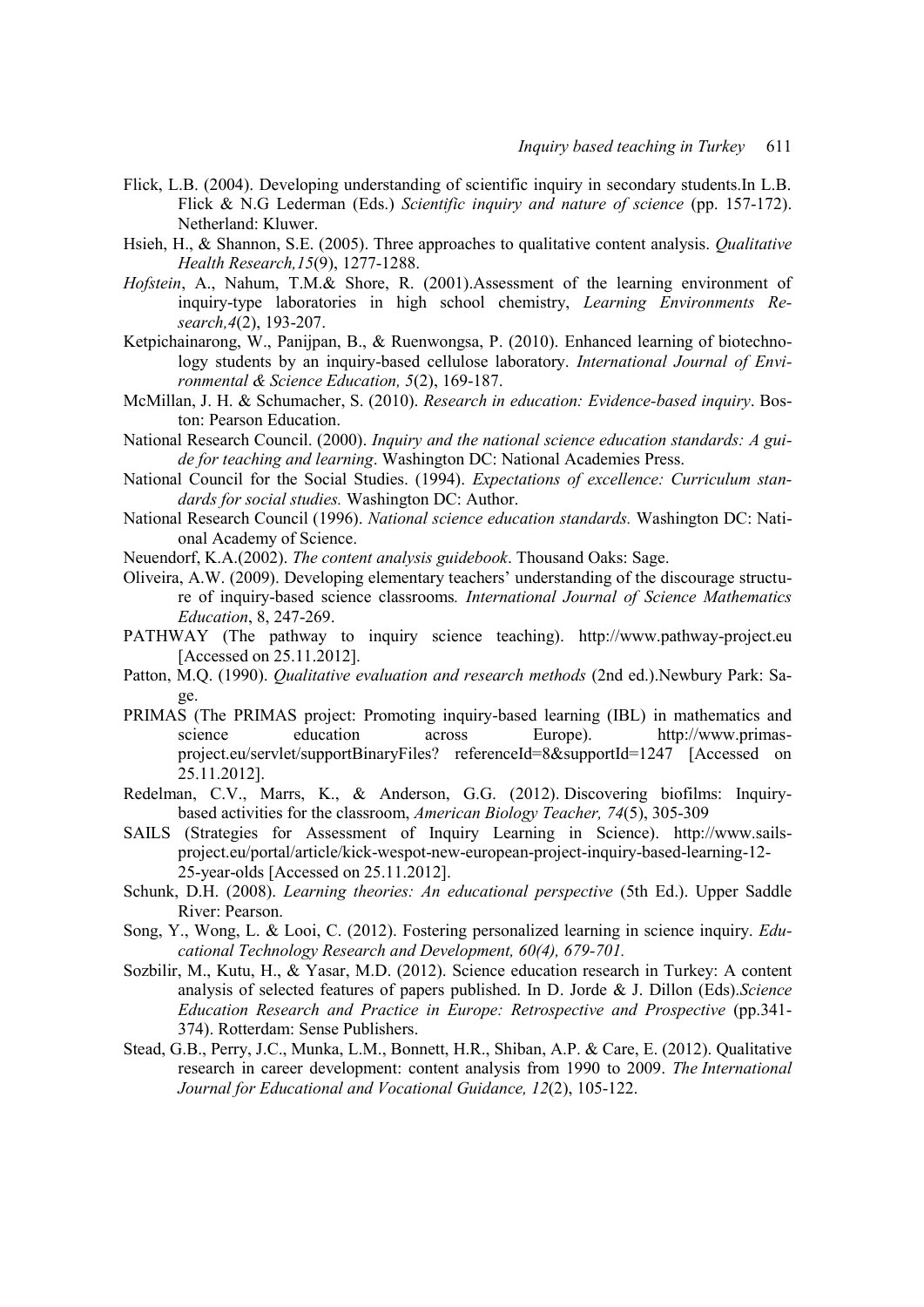- Stemler, S. (2001). *An overview of content analysis, Practical Assessment, Research & Evaluation, 7*(17), 1-8.
- Tseng, C.H, Tuan, H.L& Chin, C.C (2012). *How to help teachers develop inquiry teaching: Perspectives from experienced science teachers.* Research in Science Education. Perceptions from teachers with successful experience. Paper presented at the ASERA, July 3-5, 2008, Brisbane, Australia.
- Wang, J., Wang, Y., Tai, H., & Chen, W. (2010). Investigation the effectiveness of inquiry-based instruction on students with different prior knowledge and reading abilities. *International Journal of Science and Mathematics Education, 8*(5), 801-820.
- Wolf, S. J., & Fraser, B. J. (2008). Learning environment, attitudes and achievement among middle school science students using inquiry-based laboratory activities. *Research in Science Education*, *38*(3), 321–441.

#### **Authors**

Aydın Kizilaslan is a research assistant at the Department of Secondary Science & Mathematics Education in Kazım Karabekir Education Faculty. His research interest is inquirybased chemistry education. **Correspondence:** Atatürk University, Kazım Karabekir Education Faculty, Erzurum, Turkey. Email: aydinkizilaslan@atauni.edu.tr

Mustafa Sozbilir is an Associate Professor at the Department of Secondary Science & Mathematics Education in Kazım Karabekir Education Faculty. His research interests are teacher training, curriculum evaluation, students' learning in science/chemistry, concept learning and teaching in science, context-based teaching, problem/project-based learning, inquiry based-science learning and undergraduates' understandings of chemical ideas in thermodynamics and students' misconceptions.Email: sozbilir@atauni.edu.tr

M. Diyaddin Yaşar, PhD, is a researcher at the Department of Secondary Science & Mathematics Education in Kazım Karabekir Education Faculty. His research interest is curriculum evaluation in chemistry at secondary level. Email: diyaddinyasar@gmail.com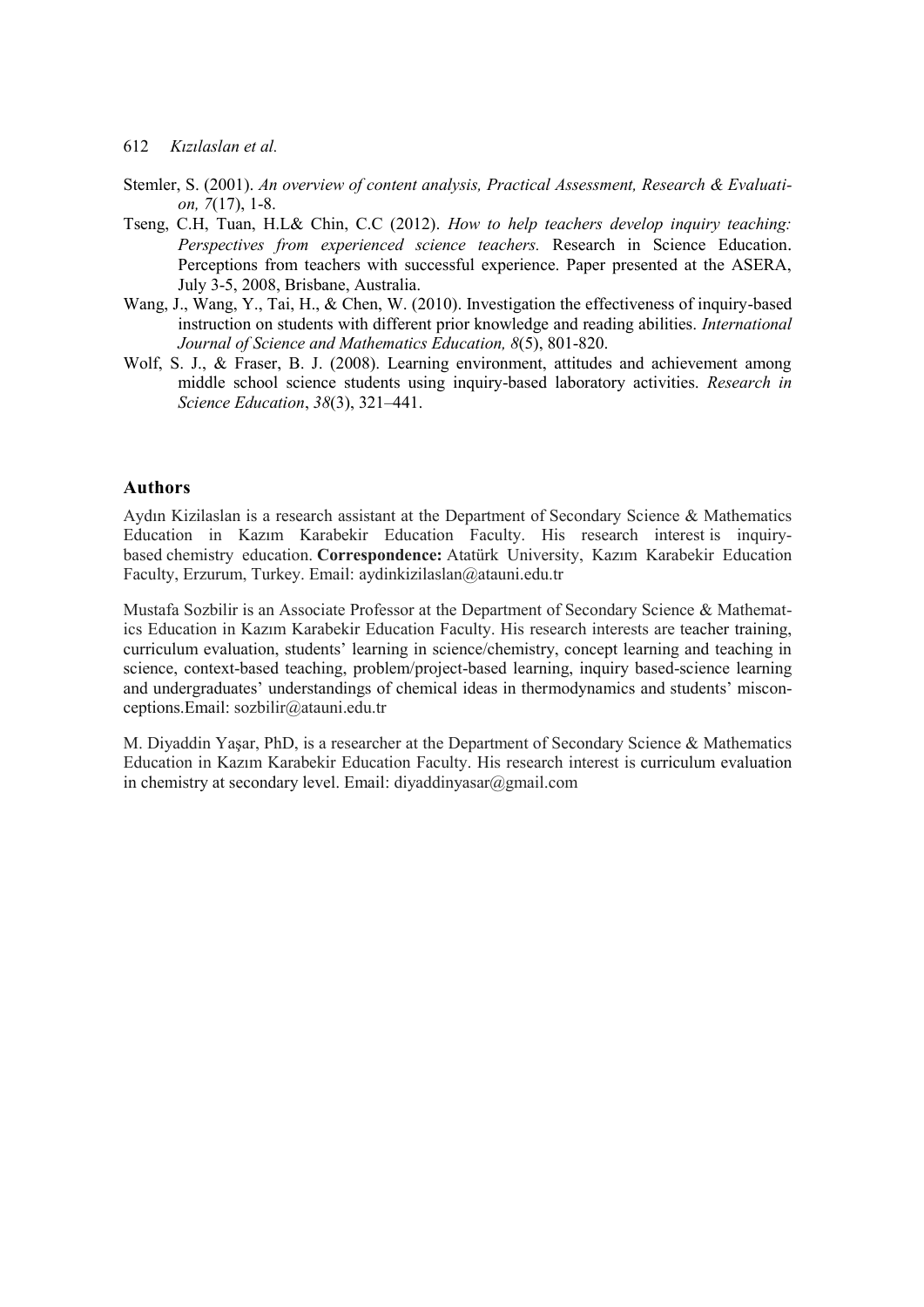| Appenuix 1. Paper Classification Form<br>A. INFORMATION ABOUT PAPER                                                      |                     |                                                    |                                                |
|--------------------------------------------------------------------------------------------------------------------------|---------------------|----------------------------------------------------|------------------------------------------------|
| 1.Title:                                                                                                                 |                     |                                                    |                                                |
|                                                                                                                          |                     |                                                    |                                                |
| 2.Author/s:                                                                                                              |                     | 3.Auth.Nation.a.TR                                 | $\Box$ b. Foreign $\Box$ c. Mixed $\Box$       |
| 4.Journal Name:<br>a.Year:<br>b. Volume:                                                                                 |                     | 5.Journal Type:<br>$\perp$                         | a.International<br>$\Box$ Vational $\Box$      |
| c.Issue:<br>d. Pages:<br>7. Indexes:<br>a.SCI/SSCI:<br>ĪΙ                                                                |                     | 6.Language<br>a.Eng.<br>П                          | b. Turkish<br>$\Box$ c.Other $\Box$<br>e.Other |
| b.ERIC-BEI-EI-AEI:<br>c. ULAKBİM SBVT<br><b>B. MAIN DISCIPLINE THAT PAPER BELONGED</b>                                   |                     | d.No Index                                         |                                                |
| 2. Physics $\Box$ 3. Chemistry $\Box$ 4. Sci & Tech.<br>$\Box$ 1. Biology                                                | 5. Envt.Educ.       | п<br>6. Mixed                                      | $\Box$ 7. Other                                |
| <b>C. SUBJECT OF THE PAPER</b>                                                                                           |                     |                                                    |                                                |
| 1. $\Box$ Learning<br>Study on teaching materials<br>4. $\Box$                                                           | 10.                 | Curriculum studies<br>$\perp$                      |                                                |
| O Mis O LS<br>5. Computer-aided teaching<br>O Ach. O Other                                                               |                     | 11. $\vert \vert$                                  | Test, scale development or translation         |
| 2. $\Box$ Teaching<br>General educational probl.<br>6. $\vert$                                                           | 12.                 | Research methods studies                           |                                                |
| O MC O Att. O Ach. O SPS<br>Concept analysis<br>7.                                                                       |                     | Nature of science<br>13. $\Box$                    |                                                |
| 3. $\Box$ Teacher training<br>Attitude, perception research<br>$8. \mid$                                                 |                     | SPS O SL<br>Ο                                      | O ATS O SIEL                                   |
| Environmental education<br>O PTE<br>$O$ Other<br>9. I<br>$O$ IT                                                          | 14.                 |                                                    |                                                |
| <b>D. RESEARCH METHODS/DESIGNS</b>                                                                                       |                     |                                                    |                                                |
| <b>QUANTITATIVE</b>                                                                                                      | <b>OUALITATIVE</b>  |                                                    | <b>MIXED</b>                                   |
| 1. Experimental<br>2. Non-Experimental<br>3. Interactive<br>11. $\Box$ True-experimen.                                   |                     | 4. Non-Interactive<br>41. $\Box$ Historical analy. | 5. Mixed                                       |
| 21. $\Box$ Descriptive<br>31. $\Box$ Etnography<br>12. $\Box$ Quasi-experim.<br>Phenomenography<br>O Longitudinal<br>32. | 42.                 | $\Box$ Concept analy.                              | 51. $\Box$ Explanatory<br>(QuanèQual)          |
| 13. $\Box$ Pre-Experimen.<br>$\Box$ Case study<br>O Cross-age<br>33.                                                     |                     | 43. $\Box$ Review                                  | 52. $\Box$ Exploratory                         |
| 14. $\Box$ Single subject<br>22.<br>Comparative<br>34.<br>Grounded theory                                                | 44.                 | $\Box$ Metasynthesis                               | (QualèQuan)                                    |
| $\Box$ Critical studies<br>23.<br>$\Box$ Correlational<br>35.                                                            |                     | 45. Other                                          | 53. $\Box$<br>Triangulation                    |
| 24.<br>Survey<br>36. Other                                                                                               |                     |                                                    | (Quan+Qual)                                    |
| 25.<br>Ex-post facto                                                                                                     |                     |                                                    |                                                |
| Sec. Data analy.<br>26.                                                                                                  |                     |                                                    |                                                |
| <b>E, DATA COLLECTION TOOLS</b>                                                                                          |                     | <b>F. SAMPLE</b>                                   |                                                |
| Questionnaire<br>$1. \Box$                                                                                               |                     |                                                    |                                                |
|                                                                                                                          |                     |                                                    |                                                |
| O Likert<br>O Other<br>O Open-end.                                                                                       | a. Sample           |                                                    | <b>b.</b> Sample Size                          |
| 2. $\Box$ Achievement test                                                                                               | 1.                  | Pre-school                                         | 1. $\Box$ Between 1 to 10                      |
| O Open-end.<br>O Mulp choice O Other                                                                                     | 2.                  | Primary $(1-5)$                                    | 2. $\Box$ Between 11 to 30                     |
| 3. Aptitude, attitude, perception, personality etc. tests                                                                | 3.                  | Primary (6-8)                                      | Between 31 to 100<br>$3. \perp$                |
|                                                                                                                          | 4.                  | Secondary $(9-12)$                                 | 4. Between 101 to 300                          |
|                                                                                                                          | 5.                  | Undergraduate<br>5.                                | Between 301 to 1000                            |
| O Semi-Str<br>O Focus G<br>O Structured<br>O Unstructure.                                                                | 6.                  | Post-graduate<br>6.                                | Over 1000                                      |
| 5. $\Box$ Observation                                                                                                    | 7.<br>$\Box$        | Teachers                                           |                                                |
| O Participant<br>O Non-participant<br>6. $\Box$ Alternative assessment tools                                             | 8.<br>9.<br>Parents | Administratives                                    |                                                |
| (Diagnostic tests, concept map., portfolio etc.)                                                                         | $10.$               | Others $\dots \dots \dots$                         |                                                |
| 7. $\Box$ Documents                                                                                                      |                     |                                                    |                                                |
|                                                                                                                          |                     |                                                    |                                                |
| <b>G. DATA ANALYSIS</b>                                                                                                  |                     |                                                    |                                                |
| QUANTITATIVE DATA ANALYSIS                                                                                               |                     |                                                    | QUALITATIVE DATA ANALYSIS                      |
| 1. Descriptive Statistics<br>2. Infrential Statistics                                                                    |                     | 3. Qualitative Analysis                            |                                                |
| 11. $\Box$ Frequency/percentage tables<br>21. $\Box$ t-test                                                              |                     | 31. $\Box$ Content analysis                        |                                                |
| 12. Central tendency measures<br>22. $\Box$ Correlation                                                                  |                     | 32. $\Box$ Descriptive analysis                    |                                                |
| 13. $\Box$ Charts<br>23. ANOVA/ANCOVA                                                                                    |                     |                                                    |                                                |
| 24. □ MANOVA/MANCOVA                                                                                                     |                     |                                                    |                                                |
| 25. $\Box$ Factor analysis                                                                                               |                     |                                                    |                                                |
| 26. Regression<br>27. $\Box$ Non-Parametric tests                                                                        |                     |                                                    |                                                |
| 28.                                                                                                                      |                     |                                                    |                                                |
| © Dr. Mustafa SÖZBİLİR - Atatürk University - Erzurum/Turkey                                                             |                     | Email: sozbilir@atauni.edu.tr                      | 2010 V.5.1                                     |

# **Appendix 1. Paper Classification Form**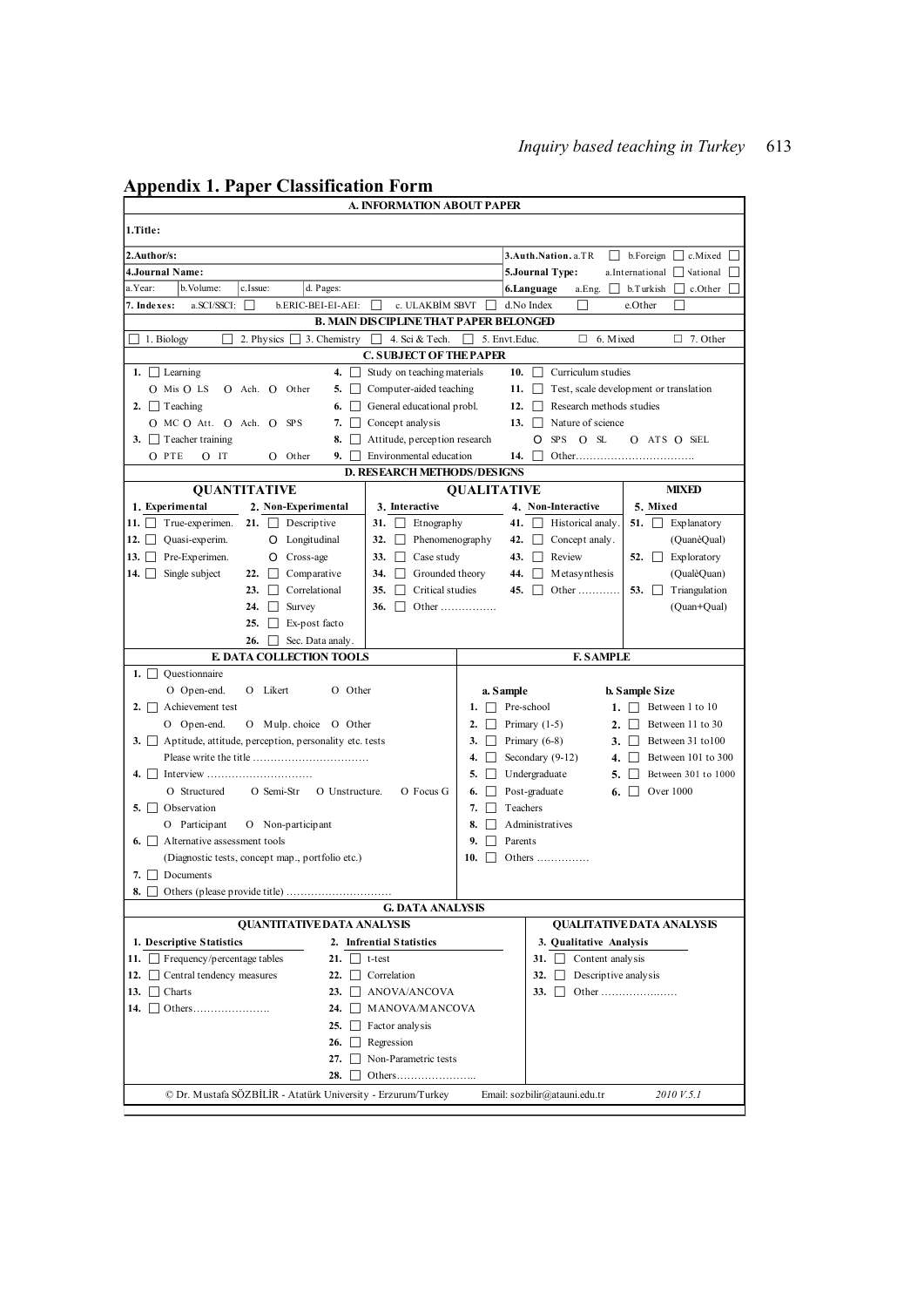# **Appendix 2. The List of the Research Reports about IBL Subjected to the Content Analysis**

#### **List of the Thesis**

Altunsoy, S. (2008). *Ortaöğretim biyoloji öğretiminde araştırmaya dayalı öğrenme yaklaşımının öğrencilerin bilimsel süreç becerilerine ve tutumlarına etkisi.* Yayınlanmış Yüksek Lisans tezi, Selçuk Üniversitesi Eğitim Bilimleri Enstitüsü.

Arslan, A. (2007). *Fen eğitiminde araştırmaya dayalı öğretim yönteminin kavramsal öğrenmeye etkisi.* Yayınlanmış Yüksek Lisans tezi, Marmara Üniversitesi Eğitim Bilimleri Enstitüsü.

Bağcaz, E. (2009). *Sorgulayıcı öğretim yönteminin öğrencilerin akademik başarısı ve fen ve teknoloji dersine yönelik tutumuna etkisi.* Yayınlanmış Yüksek Lisans tezi, Sakarya Üniversitesi Fen Bilimleri Enstitüsü.

Bayır, E.B. (2008). *Fen müfredatlarındaki yeni yönelimler ışığında öğretmen eğitimi: Sorgulayıcı-araştırma odaklı kimya öğretimi.* Yayınlanmamış Doktora tezi, Gazi Üniversitesi Eğitim Bilimleri Enstitüsü.

Çalışkan, H. (2008). *İlköğretim 7. sınıf sosyal bilgiler dersinde araştırmaya dayalı öğrenme yaklaşımının derse yönelik tutuma, akademik başarıya ve kalıcılık düzeyine etkisi,* Yayınlanmamış Doktora tezi, Gazi Üniversitesi Eğitim Bilimleri Enstitüsü.

Duban, N. (2008). *İlköğretim fen ve teknoloji dersinin sorgulamaya dayalı öğrenme yaklaşımına göre işlenmesi: bir eylem araştırması.* Yayınlanmamış Doktora tezi, Anadolu Üniversitesi Eğitim Bilimleri Enstitüsü.

Erdoğan, M.N. (2003). *İlköğretim 7. Sınıf öğrencilerinin atomun yapısı konusundaki başarılarına kavram değişimlerine, bilimsel süreç becerilerine fenne karşı tutumlarına sorgulayıcıaraştırma yönteminin etkisi.* Yayınlanmış Yüksek Lisans tezi, Gazi Üniversitesi Eğitim Bilimleri Enstitüsü

Kaya, B. (2009). *Araştırma temelli öğretim ve bilimsel tartışma yönteminin ilköğretim öğrencilerinin asitler ve bazlar konusunu öğrenmesi üzerine etkilerinin karşılaştırılması.* Yayınlanmış Yüksek Lisans tezi, Marmara Üniversitesi Eğitim Bilimleri Enstitüsü.

Kula, Ş.G. (2009). *Araştırmaya dayalı fen öğrenmenin öğrencilerin bilimsel süreç becerileri, başarıları, kavram öğrenmeleri ve tutumlarına etkisi.* Yayınlanmış Yüksek Lisans tezi, Marmara Üniversitesi Eğitim Bilimleri Enstitüsü.

Küçüker, S. (2008). *Bilgisayar destekli sorgulayıcı-araştırma yönteminin öğrencilerin kimyasal reaksiyonlar konusundaki kavramsal değişimlerine etkisi.* Yayınlanmış Yüksek Lisans tezi, Gazi Üniversitesi Eğitim Bilimleri Enstitüsü.

Ortakuz, Y. (2006). *Araştırmaya dayalı öğrenmenin öğrencilerin fen-teknoloji-toplum-çevre ilişkisini kurmasına etkisi*. Yayınlanmış Yüksek Lisans tezi, Marmara Üniversitesi Eğitim Bilimleri Enstitüsü.

Özdem, Y. (2009). *The nature of preservice science teacher's argumentation in inquiry oriented laboratory context*. Unpublished Master Thesis, Graduate School of Social Sciences, METU.

Parim, G*.* (2009). *İlköğretim 8.sınıf öğrencilerinde fotosentez, solunum kavramlarının öğrenilmesine, başarıya ve bilimsel süreç becerilerinin geliştirilmesinde araştırmaya dayalı öğrenmenin etkileri*. Yayınlanmamış Doktora tezi, Marmara Üniversitesi Eğitim Bilimleri Enstitüsü.

Sakar, Ç. (2010). *Araştırmaya dayalı kimya öğretiminin öğrencilerin akademik başarı ve tutumları üzerine etkisi.* Yayınlanmış Yüksek Lisans tezi, Selçuk Üniversitesi Eğitim Bilimleri Enstitüsü.

Sözen, K. (2010). *Sorgulayıcı öğrenme ve programlı öğretim yöntemlerine göre işlenen biyoloji laboratuvarı uygulamalarının karşılaştırılması.* Yayınlanmış Yüksek Lisans tezi, Sakarya Üniversitesi Fen Bilimleri Enstitüsü.

Şensoy, Ö. (2009). *Fen eğitiminde yapılandırıcı yaklaşıma dayalı araştırma soruşturma tabanlı öğretimin öğretmen adaylarının problem çözme becerileri, öz yeterlik düzeyleri ve başarılarına etkisi,* Yayınlanmamış Doktora tezi, Gazi Üniversitesi Eğitim Bilimleri Enstitüsü.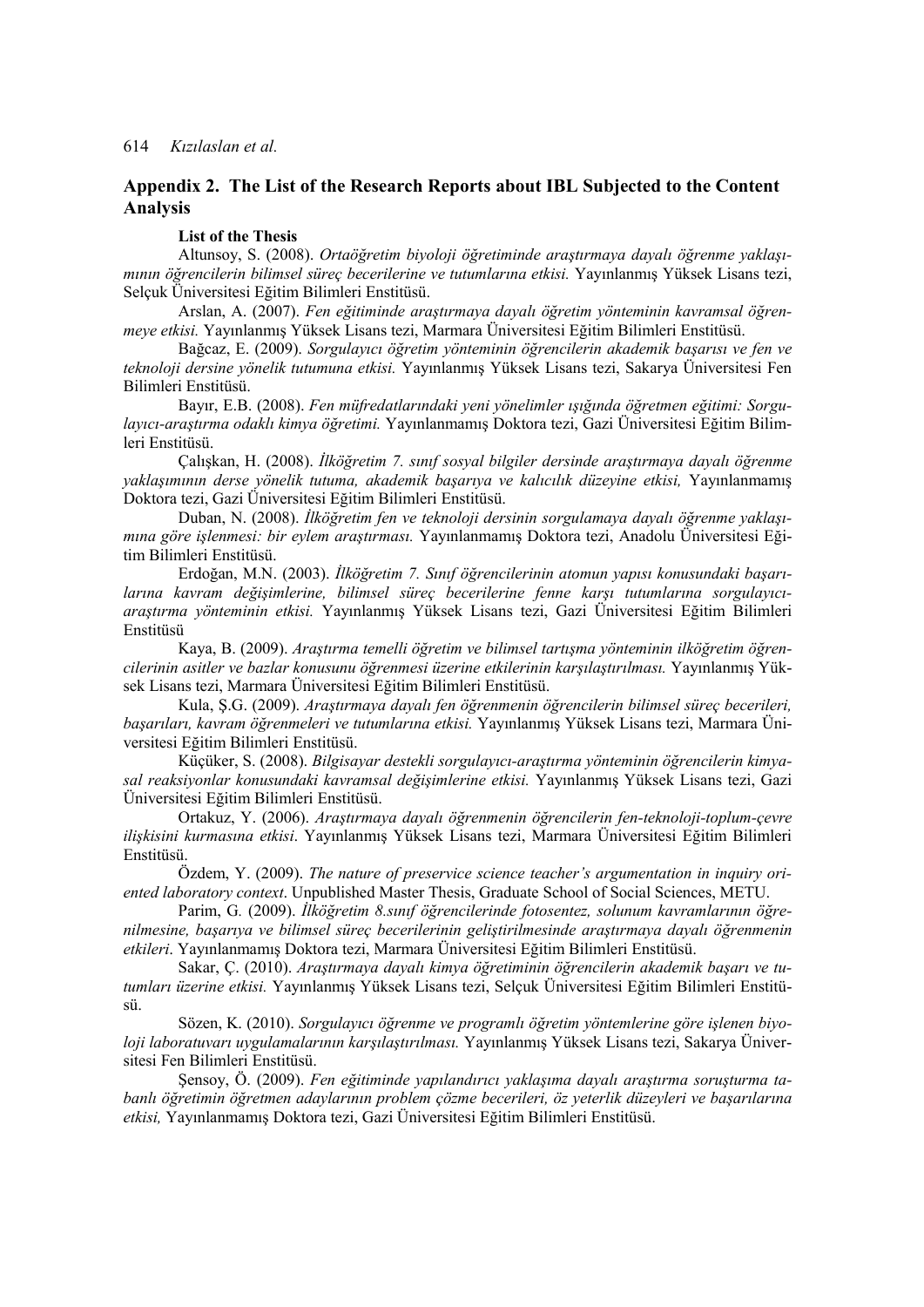Taşkoyan, S.N. (2008). *Fen ve teknoloji öğretiminde sorgulayıcı öğrenme stratejilerin öğrencilerin sorgulayıcı öğrenme becerileri, akademik başarıları ve tutumları üzerindeki etkisi.* Yayınlanmış Yüksek Lisans tezi, Dokuz Eylül Üniversitesi Eğitim Bilimleri Enstitüsü.

Tatar, N. (2006*). İlköğretim fen eğitiminde araştırmaya dayalı öğrenme yaklaşımının bilimsel süreç becerilerine, akademik başarıya ve tutuma etkisi.* Yayınlanmamış Doktora tezi, Gazi Üniversitesi Eğitim Bilimleri Enstitüsü.

#### **List of the Papers**

Akyol, Z., Vaughan, N., & Garrison, R. (2011). The impact of course duration of the development of a community of the inquiry. *Interactive Learning Environment, 19*(3), 231-246.

Ateş, S. (2004). Araştırma yoluyla öğretim metodunun farklı zihinsel gelişim dönemlerindeki sınıf öğretmenliği öğrencilerinin bilimsel işlem becerilerinin gelişimine etkileri. *Gazi Eğitim Fakültesi Dergisi*, *24*(3), 275-290.

 Başer, M. & Durmuş, S. (2009). The effectiveness of computer supported versus real laboratory inquiry learning environments on the understanding of direct current electricity among preservice elementary school teachers. *Eurasia Journal of Mathematics, Science & Technology Education*, *6*(1), 47-61.

Çalışkan, H. & Turan, R. (2008). Araştırmaya dayalı öğrenme yaklaşımının sosyal bilgiler derslerinde akademik başarıya ve kalıcılık düzeyine etkisi. *Türk Eğitim Bilimleri Dergisi, 6*(4), 603- 627.

Çalışkan, H. (2008). Eğitimcilerin araştırmaya dayalı öğrenme yaklaşımıyla ilgili algıları. *Gazi Eğitim Fakültesi Dergisi*, *28*(1), 153-170.

Duru, M.K., Demir, S.; Önen, F. & Benzer, E. ( 2011). Sorgulamaya dayalı laboratuvar uygulamalarının öğretmen adaylarının laboratuvar algısına tutumuna ve bilimsel süreç becerilerine etkisi. *Atatürk Eğitim Fakültesi Eğitim Bilimleri Dergisi,* 33, 25-44.

Ebenezer, J., Kaya, O.N & Ebenezer, D. L. (2011). Engaging students in environmental research projects: perceptions of fluency with innovative technologies and levels of scientific inquiry abilities. *Journal of Research in Science Teaching, 48*(1), 94-116.

 Erbas, A.K. & Yenmez, A.A. (2011). The effect of inquiry-based explorations in a dynamic geometry environment on sixth grade students' achievements in polygons, *Computers & Science*, *57*(4), 2462-2475.

 Gençtürk, H.A. & Türkmen, L. (2007). İlköğretim 4. sınıf fen bilgisi dersinde sorgulama yöntemi ve etkinliği üzerine bir çalışma. *Gazi Eğitim Fakültesi Dergisi, 27*(1), 277-292.

Kılınç, A. (2007). The opinions of Turkish high school pupils on inquiry based laboratory activities. *The Turkish Online Journal of Educational Technology, 6(4), 56-71.*

 Köksal, E.A. (2011). Fen ve teknoloji dersinde sorgulayıcı araştırma yönteminin öğrenciler tarafından değerlendirilmesi. *Kastamonu Eğitim Dergisi, 19*(3), 819-848.

 Macaroğlu Akgul, E. (2006). Teaching science in an inquiry-based learning environment: What it means for pre-service elementary science teachers, *Eurasia Journal of Mathematics, Science and Technology Education, 2*(1), 71- 81.

Macaroğlu, E. & Özdemir, A.Ş. (2001). Farklı kültürlerde oluşturulan sorgulamaya dayalı öğretim ortamlarının ilköğretim öğretmen adaylarının öğretim anlayışlarına etkisi. *Atatürk Eğitim Fakültesi Eğitim Bilimleri Dergisi,* 14, 99-106.

Ören, F.Ş., Ormancı, Ü., Babacan, T., Koparan, S. & Çiçek, T. (2011). Analoji ve araştırmaya dayalı öğrenme yaklaşımı temelli rehber materyal geliştirme çalışması: 'Madde ve Değişim' öğrenme alanı, *Kuramsal Eğitimbilim*, *4*(2), 30-64.

 Sesen, B.A. & Tarhan, L. (in press). Inquiry-based laboratory activities in electrochemistry: High school students' achievements and attitudes, *Research in Science Education,* DOI 10.1007/s11165-011-9275-9.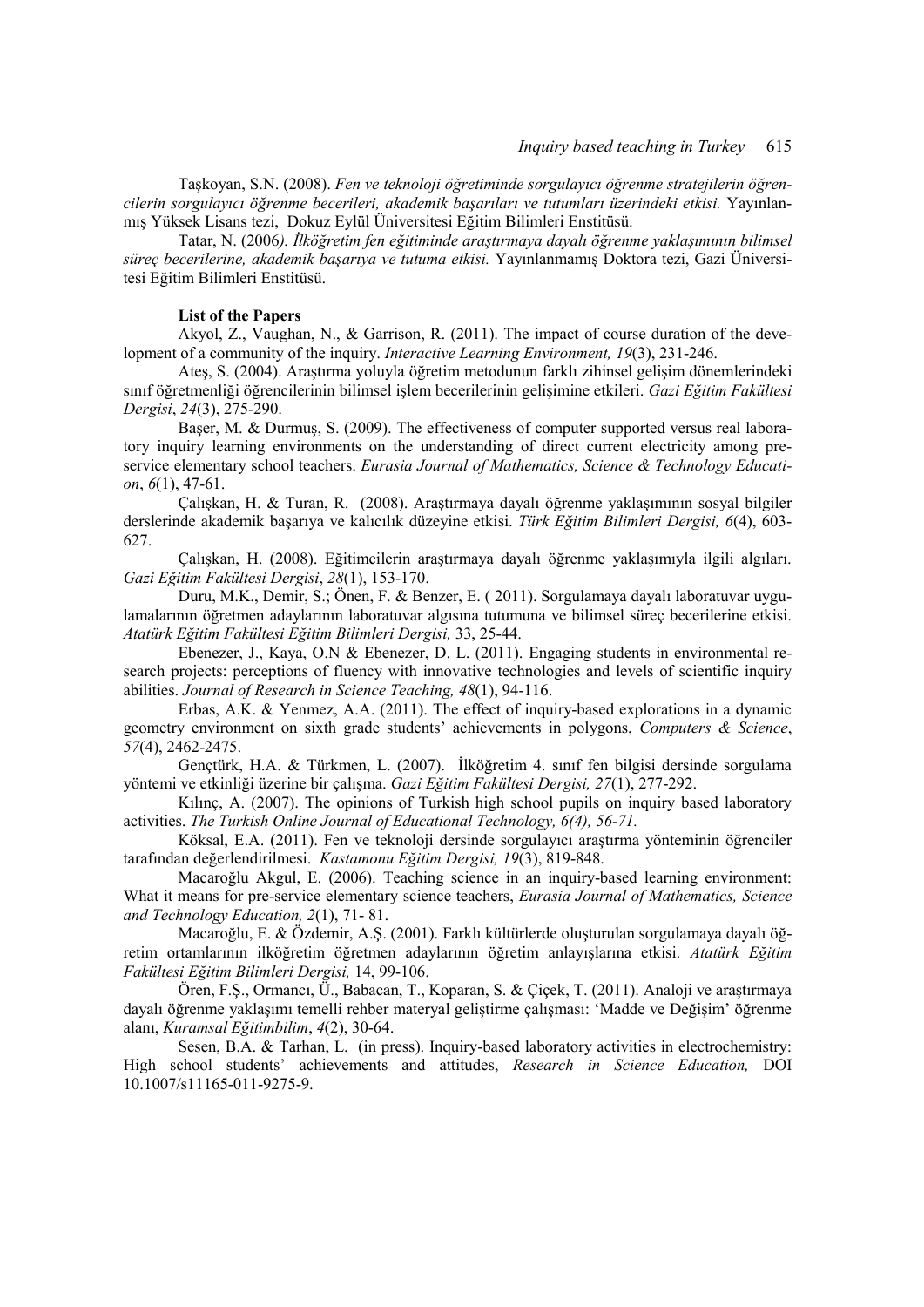Şensoy, Ö. & Aydoğdu, M. (2008). Araştırma soruşturma tabanlı öğrenme yaklaşımının fen bilgisi öğretmen adaylarının fen öğretimine yönelik öz-yeterlik inanç düzeylerinin gelişimine etkisi. *Gazi Eğitim Fakültesi Dergisi, 28*(2). 69-93.

Taşdelen, U. & Köseoğlu, F. (2008). Learner-friendly textbooks: Chemistry texts based on a constructivist view of learning. *Asia Pacific Education Review, 9*(2), 136-147.

*Tatar, E. (2011). The effect of guided inquiry and open inquiry methods on teacher candidates' science process skills. Energy Education Science and Technology Part B, 3(4), 669-680.*

 Tatar, N. & Kuru, M. (2006). Fen eğitiminde araştırmaya dayalı öğrenme yaklaşımının akademik başarıya etkisi. *Hacettepe Üniversitesi Eğitim Fakültesi Dergisi,* 31, 147-158.

Tatar, N. & Kuru, M. (2009). Açıklamalı yöntemlere karşı araştırmaya dayalı öğrenme yaklaşımı: İlköğretim öğrencilerinin fen bilgisi dersine yönelik tutumlarına etkileri, *Pamukkale Üniversitesi Eğitim Fakültesi Dergisi, 25*(1), 142-152.

Trundle, K.C. & Ucar, S. (2011). Conducting guided inquiry in science classes using authentic, archived, web-based data. *Computers & science, 57*(2), 1571-1582.

 Uçar, S., Trundle, K.C. & Krissek, L. (2011). Inquiry-based instruction with archived, online data: An intervention study with preservice teachers, *Research in Science Education*, *41*(2), 261-282.

 Yaşar, Ş. & Duban, N. (2009). Sorgulamaya dayalı öğrenme yaklaşımına yönelik öğrenci görüşleri. *İlköğretim Online*, *8*(2), 457-475.